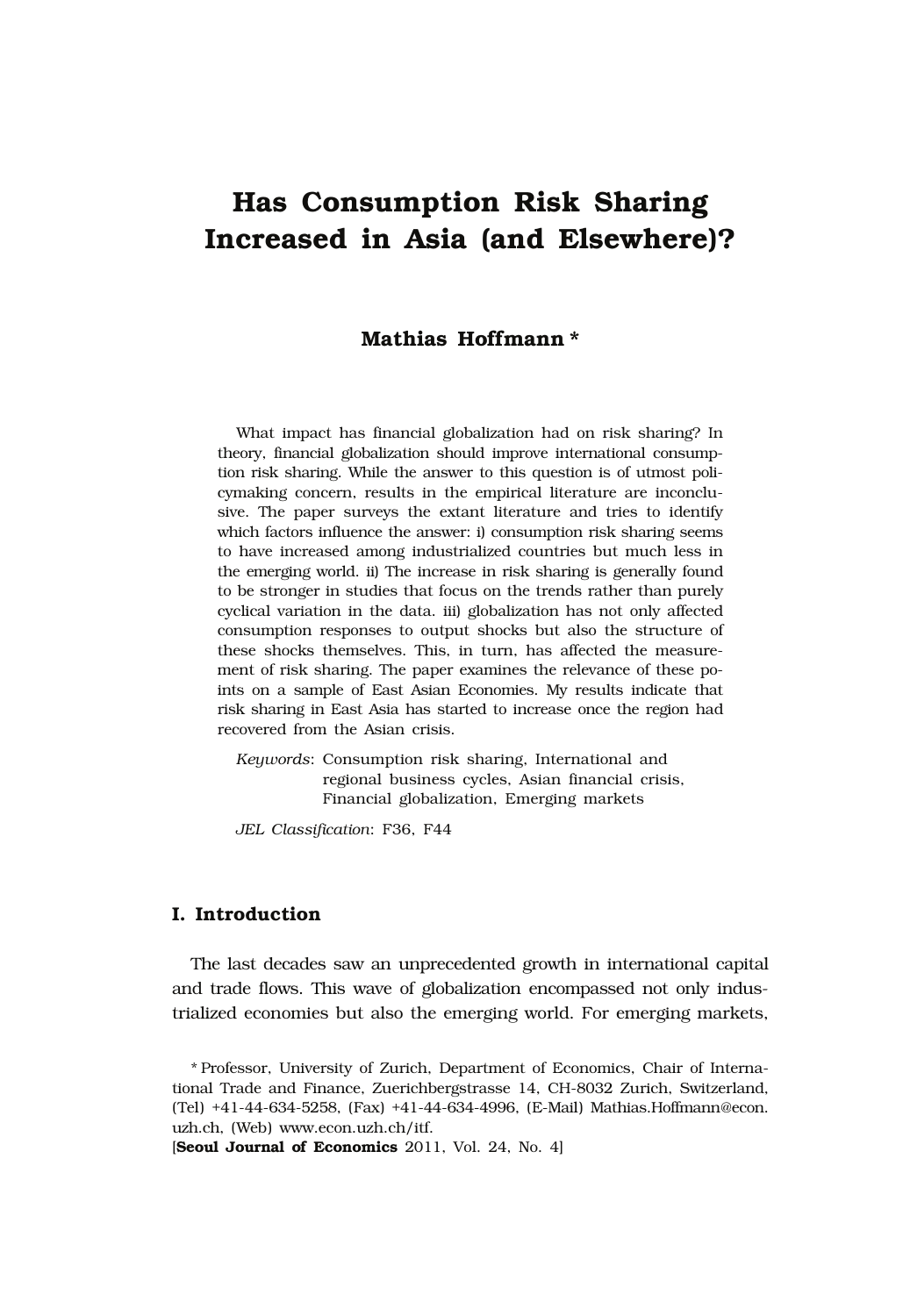gross foreign asset positions ― the cross-country average of the ratio between the sum of international assets and liabilities and GDP ― increased from below 80 to roundabout 250 percent of GDP over the period from 1985 to 2004.

Better diversification of individual consumption risks is one of the key functions of financial markets and was a key intellectural impetus behind the financial liberalizations that we have seen around the world over the last quarter century. From a theoretical point of view, increased international gross holdings of financial assets should ultimately lead to improved international consumption risk sharing. However, while international gross holdings have indeed exploded, the empirical evidence for better international risk sharing seems — at least at first sight — inconclusive. In this paper I review the extant literature and seek to identify the factors that lead different strands of this literature to come to different conclusions with respect to the impact of financial globalization on risk sharing. I then bring to bear the insights distilled from this review on a sample of Asian countries.

Three factors seem particularly important in determining the answer to the question asked in the title of the paper: first, the sample of countries. Financial globalization seems to have had a much more pronounced effect on risk sharing among industrialized economies than among emerging economies. Poor, developing countries seem to have remained almost completely excluded from the risk sharing benefits from globalization.

Secondly, the effect of globalization on consumption patterns is much more readily detectable in trend movements in the data rather than at the business cycle frequency. I argue that this is in line with the predictions of theoretical models: on the one hand, the welfare benefits from insuring against trend (permanent) shocks should be much bigger. Hence, for a given marginal cost of buying insurance in financial markets, we should see that improvements in risk sharing show up in the lower frequency at first.

A third point I focus on is that globalization is likely to affect not only the way in which households, regions and countries insure against shocks but that it is likely to alter the structure of the shocks themselves. If international risk sharing is incomplete ― which it certainly was and, in spite of globalization, still is — then extant measures of risk sharing such as consumption correlations or conditional consumption volatilities will be affected by the nature of the shocks. As I will argue, this may blur or even offset the impact that financial globalization has on such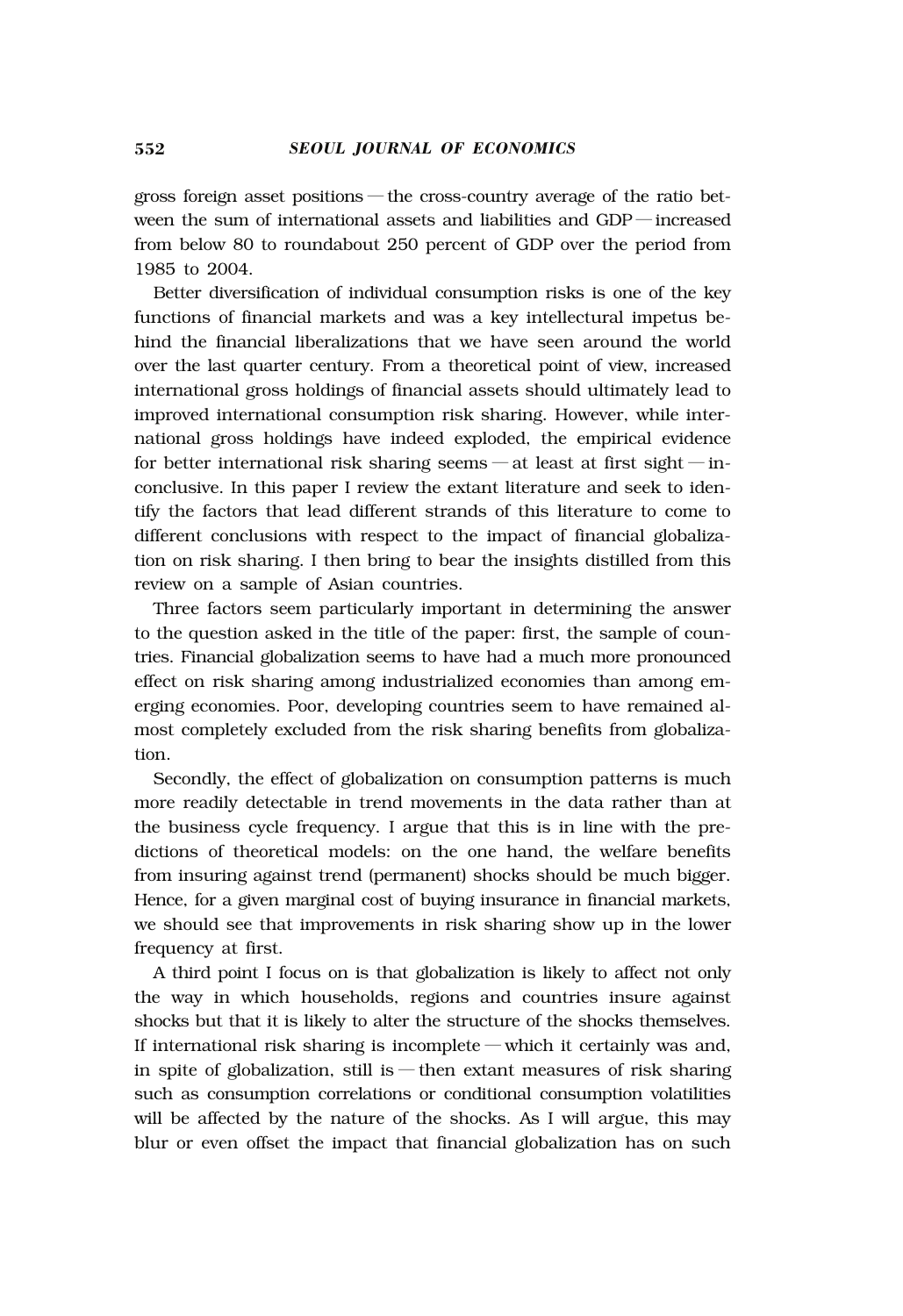indicators.

This third point seems particularly relevant in the Asian context. Since the Asian crisis of the late 1990s, business cycle patterns in East Asia have undergone substantial changes. Increased bilateral trade within the region has contributed to the emergence of a more synchronized regional business cycle pattern that, at the same time appears increasingly distinct from that of western economies (see Kose, Otrok, and Prasad 2008; Kim, Lee, and Park 2009; He and Liao 2011; Hoffmann and Liao 2011). In evaluating how financial globalization has impacted on international consumption risk sharing by Asia's emerging economies, it therefore seems imperative to take account of these shifts. I do so by building on the framework we developed in Artis and Hoffmann (2008b) which allows to purge consumption-based measures of international risk sharing from changes in the international comovement of growth trends and cycles. I find that, even controlling for the marked changes in the region's business cycle patterns, risk sharing in Asia has started to increase after the recovery from the Asian crisis. While this increase has clearly happened a lot later than among industrialized economies, to my knowledge this is the first evidence on improved risk sharing among a sample of predominantly emerging economies.

The remainder of this paper is structured as follows: the next section provides a brief outline of the theoretical backdrop. Section three than offers an interpretative review of the literature that illustrates my three points above: to what extent risk sharing has been increased by financial globalization depends a) on the country sample, b) on the frequency at which we examine the data, and c) on the concurrent impact of globalization on the patterns of international business cycle comovement. In Section four, I then illustrate the relevance of these points for a sample of Asian economies. Section five concludes.

# **II. Consumption-based Measures of Risk Sharing1**

The point of departure of virtually all empirical studies in the field is a benchmark model with complete financial markets and frictionless trade in goods. In such a model, marginal utility growth in country or region *k* equals the growth in the shadow price of consumption and is therefore equalized across countries:

<sup>&</sup>lt;sup>1</sup> This section draws on Artis and Hoffmann (2008b).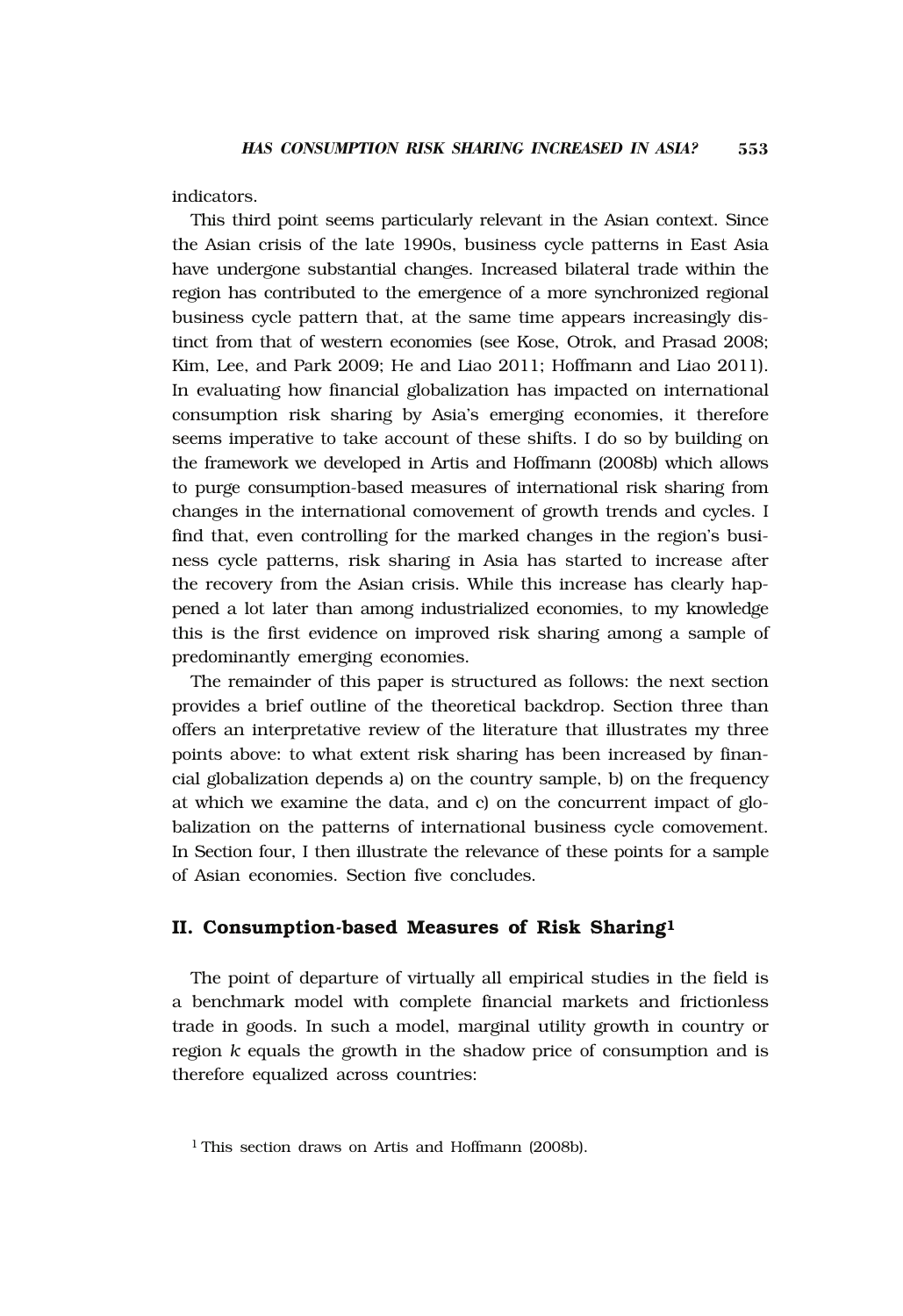$$
\frac{u'_{k}(C_{t+1}^{k})}{u'_{k}(C_{t}^{k})} = \frac{\mu_{t+1}}{\mu_{t}},
$$
\n(1)

where  $u'(.)$  is the period utility function,  $C_t^k$  measures consumption in country  $k$  and  $\mu_t$  the shadow price of consumption. A first implication of this equation is that marginal utility growth should be perfectly correlated across countries. To the extent that variability of marginal utility can directly be associated with consumption fluctuations (as is the case under CRRA utility), this implies that international consumption correlations should be close to unity. Studies that have focused on this implication of the model have generally documented the consumption correlation or 'quantity' puzzle (Backus, Kehoe, Kydland 1992): international consumption correlations tend to be lower than the corresponding output correlations. However, as discussed in our earlier work, if consumption is subject to measurement error or preference shocks, consumption correlations could be low for other reasons than just a failure to share risk.

This is why much of the literature has focused on a second implication of Equation (1): since growth in the shadow price is common to all countries, the difference between marginal utility growth in two countries, while not necessarily zero, should be statistically independent of any country-specific risk-variables, notably relative endowments. This reasoning has led a large number of researchers to consider regressions of the form

$$
\Delta \hat{c}_t^k = \pmb{b}' \pmb{X}_t^k + \pmb{\varepsilon}_t^k
$$

where  $\mathbf{X}_t^k$  is a vector of time-varying country characteristics that capture idiosyncratic risk, such as relative output growth; lower case letters denote logarithms and the hat denotes idiosyncratic growth rates, so that  $\hat{c}_t^k$ =Δ $c_t^k$  – Δ $c_t^*$  is the growth rate of consumption in country  $k$  relative to the world growth rate  $\Delta c_t^*$ . Under full insurance all elements of the coefficients vector *b* should then be zero.2 As we discussed in Artis and Hoffmann (2008b), the key advantage of this regression-based formulation vs. the correlation-based measures is that it is robust even if consumption is driven by unobserved factors, such as measurement error and preference shocks ― provided these factors are uncorrelated with the idiosyncratic risk characteristics  $\boldsymbol{X}^k_t.$ 

<sup>2</sup> Mace (1991) and Cochrane (1991) were the first authors to investigate regression of this type in household-level data.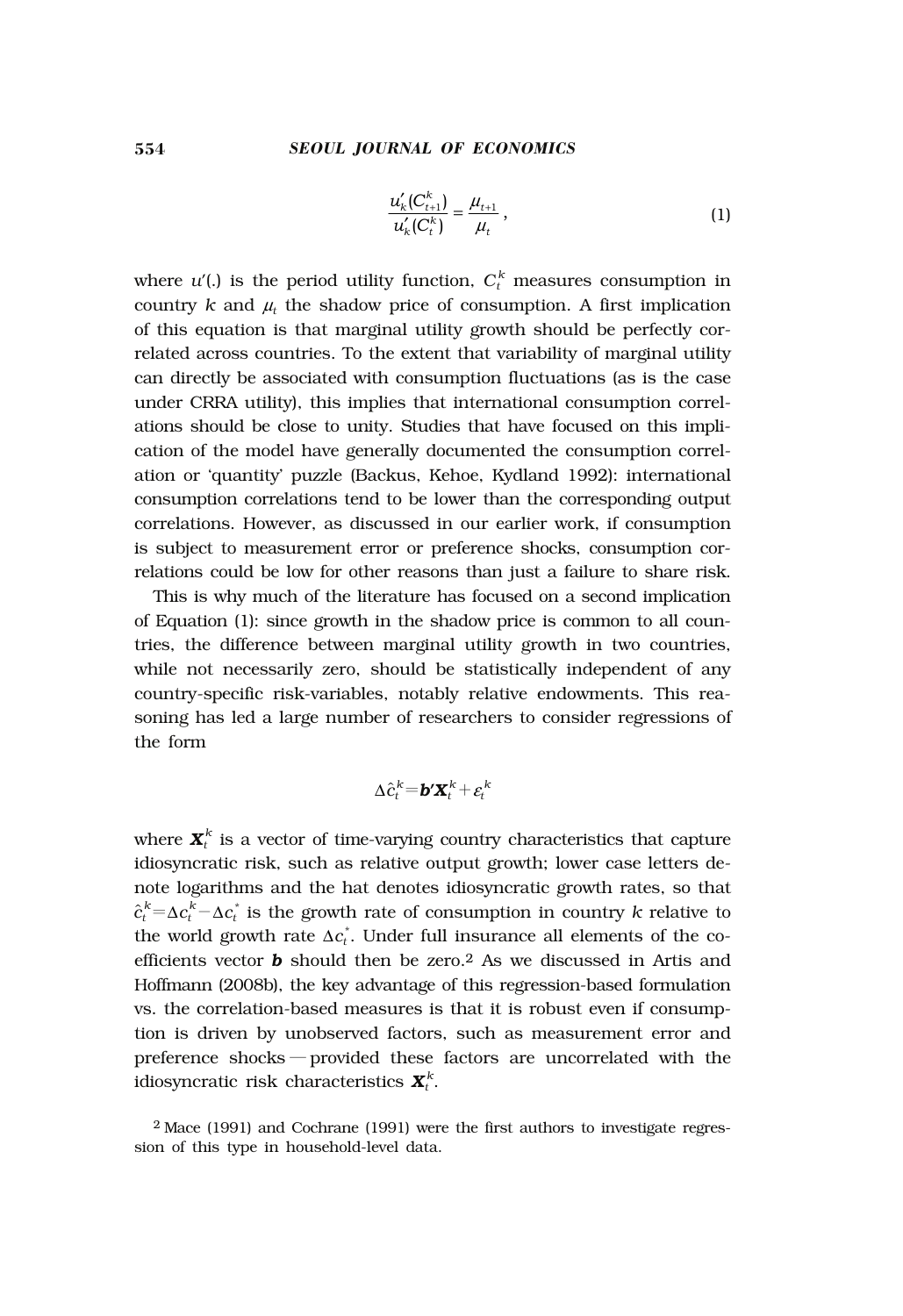In the macroeconomic literature, most researchers have specialized  $\boldsymbol{X}^k_t$ to contain mainly relative output growth rates, estimating the regression

$$
\hat{c}_t^k = b\hat{y}_t^k + \mu^k + \varepsilon_t^k, \tag{2}
$$

where  $\Delta \hat{y}^k$  is the idiosyncratic growth rate of output in country  $k$  and  $\mu^k$ is a country fixed effect. Artis and Hoffmann (2008b) call this equation the 'basic risk sharing regression.' If financial markets are complete, the coefficient estimate of *b* should be zero or close to zero: a country's consumption patterns (relative to the rest of the world) should be independent of its business cycle (*i.e.*, output growth) movements. In the data, panel estimates of *b* are typically between zero and one. Starting with Asdrubali, Sørensen and Yosha (1996), many researchers have therefore used *b* as a measure of risk sharing that indicates what fraction of idiosyncratic risk remains unshared. A typical estimate of *b* obtained from a panel of regions within a country (say US federal states) is around 0.25, which suggests that roughly a quarter of idiosyncratic output fluctuations remain uninsured among a country's regions. Based on data from industrialized countries, most studies find that between 60 and 80 percent of idiosyncratic fluctuations appear to remain uninsured with the exact value depending somewhat on the country sample and the time period. When comparing these estimates from international data to the ones typical obtained for the regions within (industrialized) countries,3 it becomes apparent that there is a lack of international consumption risk sharing.

As financial globalization has progressed, however, we would expect that this 'lack of risk sharing' has become less severe. The growth in international gross asset positions should help diversify national output risks and therefore help decouple relative consumption movements from idiosyncratic business cycle movements ― the estimate of *b* obtained from international data should have declined over time.

As I argue in the next section, the evidence to this effect appears ― at least at first sight ― rather inconclusive. However, I argue that there is a lot of structure in these results and the section will therefore also seek to identify the factors that drive differences in results across dif-

<sup>3</sup> I emphasize 'industrialized' here. Evidence for intra-national risk sharing in emerging economies is relatively sparse but results for countries such as China indicate that emerging markets typically also have lower levels of intra-national risk sharing. See *e.g.,* Xu (2008).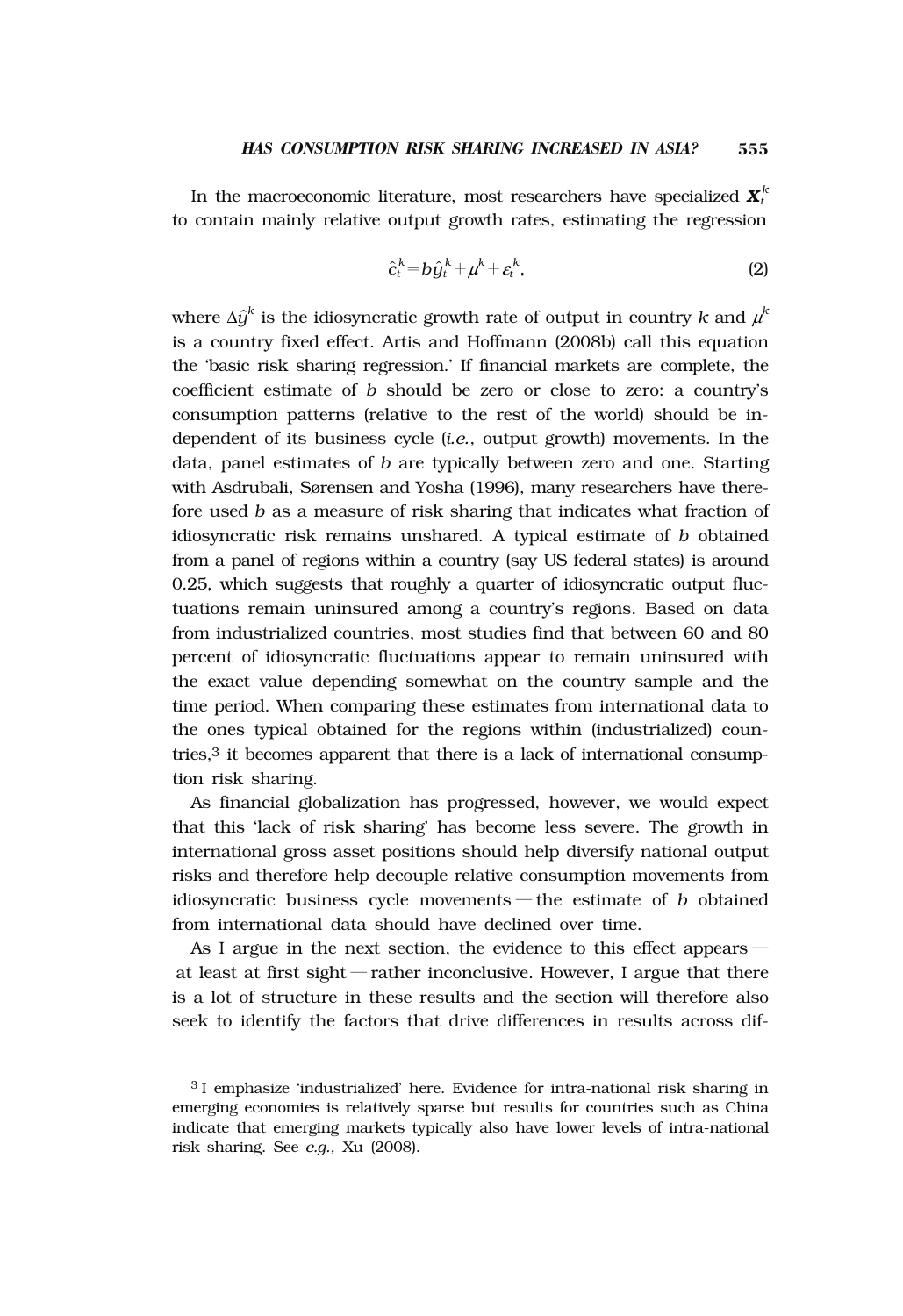ferent studies.

# **III. Has Consumption Risk Sharing Increased?** ― **A Synthesis of the Literature**

This section attempts to synthesize the results from recent studies that have examined whether consumption risk sharing has increased with financial globalization. I identify three dimensions which drive differences in the results among these studies: i) the country sample, ii) the frequency of the data they focus on, and iii) whether they account for the possibility that globalization also affects the structure of shocks.

#### *A. Country Samples*

Probably the first study to systematically explore the impact of financial globalization on risk sharing among industrialized countries is Sø rensen *et al.* (2007). These authors run the basic risk sharing regression (2) as a sequence of cross-sectional regressions

$$
\hat{c}_t^k = b(t)\hat{y}_t^k + \varepsilon_t^k
$$

so that they obtain a time-varying sequence of risk sharing coefficients  ${b(t)}$ . While the individual estimates of  ${b(t)}$  fluctuate very strongly, a smoothed sequence shows a downward trend. Sørensen *et al.* further examine the link between globalization and risk sharing by explicitly conditioning the estimate of *b*(*t*) on the growth international asset positions. To this end they specify regressions in which they interact idiosyncratic output growth with measures of international asset positions:

$$
\hat{\boldsymbol{x}}_t^k = b_0 \hat{\boldsymbol{y}}_t^k + b_1 \times F \boldsymbol{A}_t^k \times \hat{\boldsymbol{y}}_t^k + \gamma F \boldsymbol{A}_t^k + \varepsilon_t^k
$$

where  $FA_t^k$  is country *k*'s asset position at time *t* and  $\hat{x}_t^k = \Delta x_t^k - \Delta x_t^*$ stands, in turn, for relative income or relative consumption growth. In these specifications, the coefficient  $b_1$  is generally found to be negative, suggesting that higher international cross-holdings of assets do indeed go in hand with better international risk sharing. However, the results are somewhat sensitive to the exact definition of  $FA$  and to whether  $x_t^k$ is chosen to be income or consumption: the evidence in favor of international asset holdings increasing the independence of income (GNP) flows from output is somewhat stronger than that for consumption risk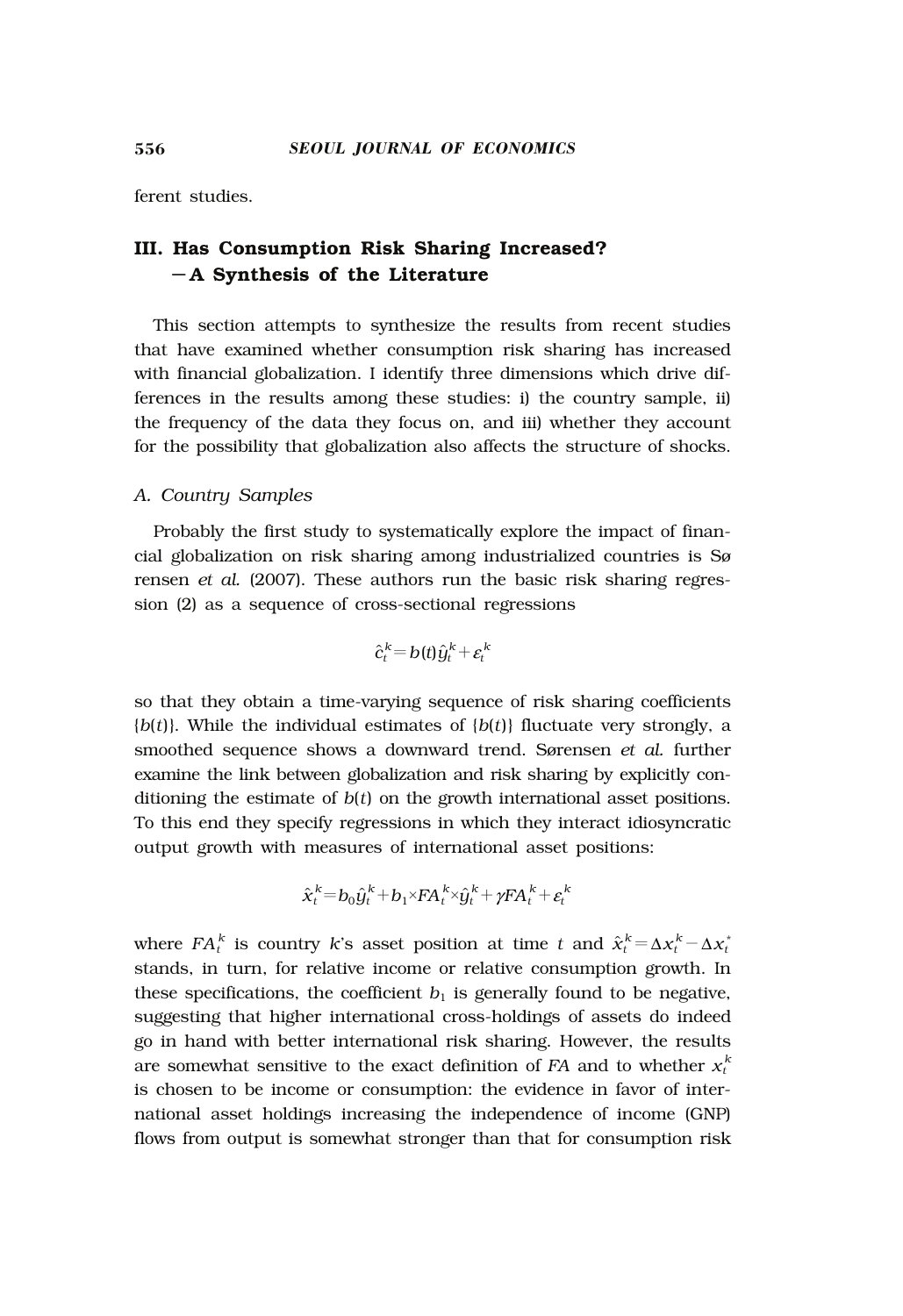sharing as a whole. This is interesting, because earlier studies found that the lack of international capital income flows (as opposed to a lack of international credit or loan flows) is one of the main reasons for the perceived lack of international risk sharing: as discussed in Sørensen and Yosha (1998) and Becker and Hoffmann (2006), the extent of consumption smoothing through credit markets is similar within and between countries.

A much broader sample of countries is examined in Kose, Prasad, and Terrones (2009). These authors confirm earlier results concerning the increase in risk sharing among industrialized countries. They do not find an increase in risk sharing among developing countries, however. There also does not seem to be a pronounced increase in risk sharing among emerging economies. These findings lead Kose, Prasad and Taylor (2011) to examine the role of threshold effects in financial integration: they convincingly show that a country will only be able to benefit from financial globalization if its political and economic institutions and its level of domestic financial development exceed a certain minimum level.

A similar form of non-linearities in the effects of financial globalization on risk sharing is explored by Imbs and Fratzscher (2009). Their sample also comprises of a broad set of economies, including industrialized economies, emerging markets and developing countries. Fratzscher and Imbs focus on the interaction between institutional development and (financial) openness. While they find that bad institutions do indeed lower international risk sharing, they also show that greater financial openess tends to mitigate this impact of bad institutions.

A number of studies have looked at the development of risk sharing in different world regions. Kalemli-Ozcan, Sørensen, and Yosha (2005) examine the impact of financial integration among EU economies, finding that risk sharing has increased substantially. Artis and Hoffmann (2008a) focus on the low frequency interaction between relative consumption and output and also come to the conclusion that risk sharing has increased substantially among EU members. Interestingly, however, risk sharing among EU members is not generally higher than among the group of industrialized countries at large. However, it started to increase earlier and the risk sharing occurs through different channels, increasingly through capital income flows. Gerlach and Hoffmann (2010) look at what they call the 'pivotal' role that the creation of EMU has played for increased risk sharing among industrialized countries at large: they find that risk sharing of non-EMU members with EMU members has increased following the inception of the common currency but that risk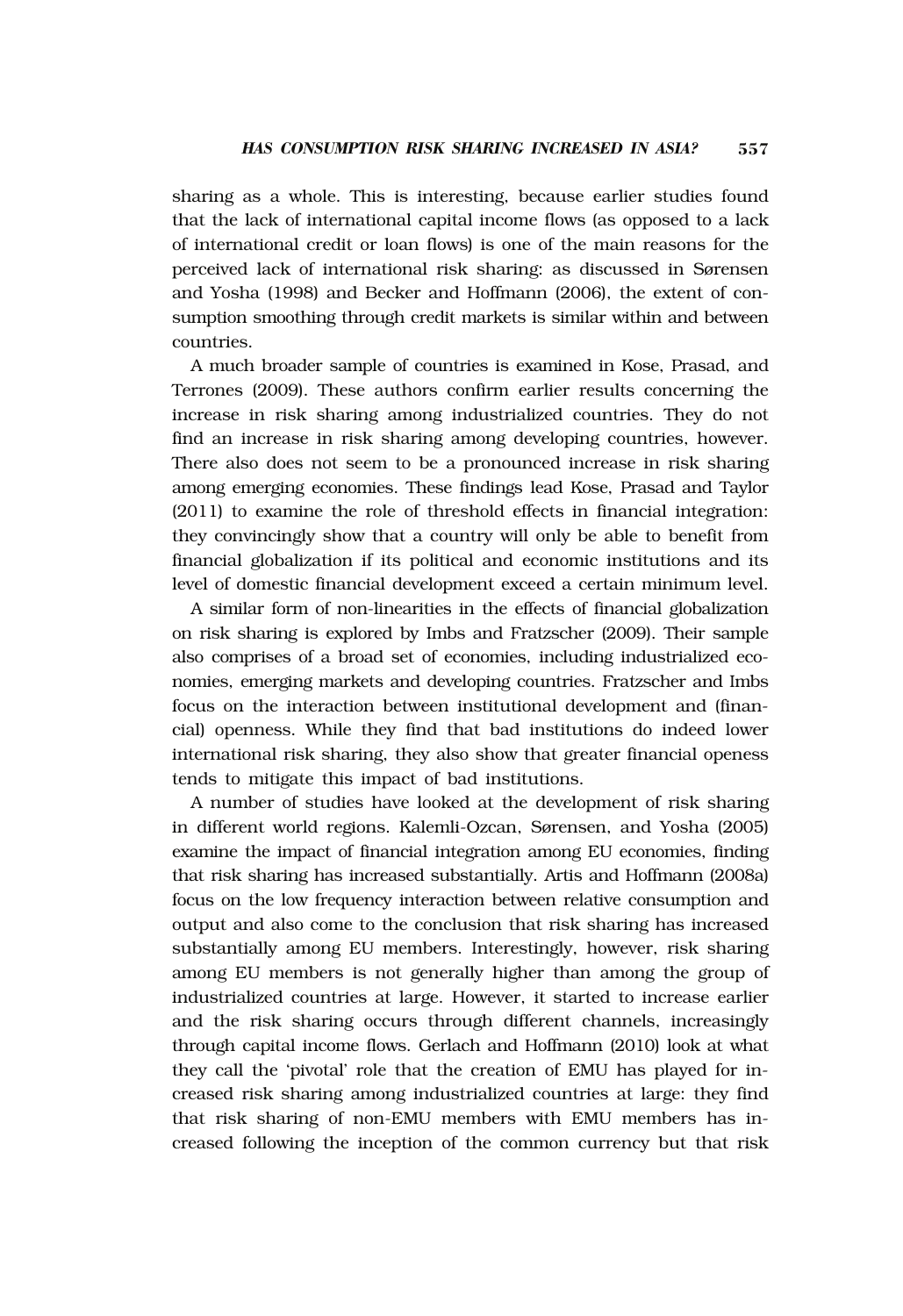sharing among non-EMU industrialized countries has decreased in turn. This seems to suggest that the creation of the common currency has a created a big common financial market that facilitates risk sharing globally.

First important evidence on risk sharing in the Asia-Pacific region is provided in Kim, Kim, and Wang (2004) and Kim, Kim, and Wang (2006). These authors show that risk sharing among Asian economies is actually very low, much lower than among industrialized economies. Also, they do not find a substantial increase in this country group during the 1990s. However, their sample ends in 2000, so that it remains unclear whether risk sharing in the Asian pacific has increased in the period since.

#### *B. Risk Sharing: Permanent vs. Transitory Shocks*

Most empirical studies use annual data, so that the basic risk sharing regression above is effectively formulated in annual growth rates. This setup tends to emphasize the interaction between relative consumption and relative output shocks at the business-cycle frequency. However, from a theoretical point of view, there are a number of reasons to believe that it should matter for international risk sharing if a shock is perceived to be permanent or transitory — at least if financial markets are not entirely complete. I will review some of these reasons below, after discussing the empirical evidence.

Already in the seminal paper by ASY, the authors looked at versions of the risk sharing regression in which the data were differenced at longer horizons. Becker and Hoffmann (2006) identified permanent and transitory shocks in a cointegrated vector autoregression model (VECM). More recently Asdrubali and Kim (2008) have suggested an elegant decomposition of risk sharing into a long-term (insurance) and a shortterm (smoothing) component based on the distinction between the withinand between panel estimators. All of these studies find that permanent (*i.e.*, low frequency) idiosyncratic fluctuations in output among industrialized countries are much less well insured than permanent shocks. Becker and Hoffmann (2006) identify this pattern as a main cause of the lack of international risk sharing: whereas transitory disturbances are almost completely smoothed in credit markets in both regional data (*i.e.*, within countries) and between countries, permanent idiosyncratic shocks remain almost completely uninsured between countries but are at least partially insured among *e.g.,* US federal states.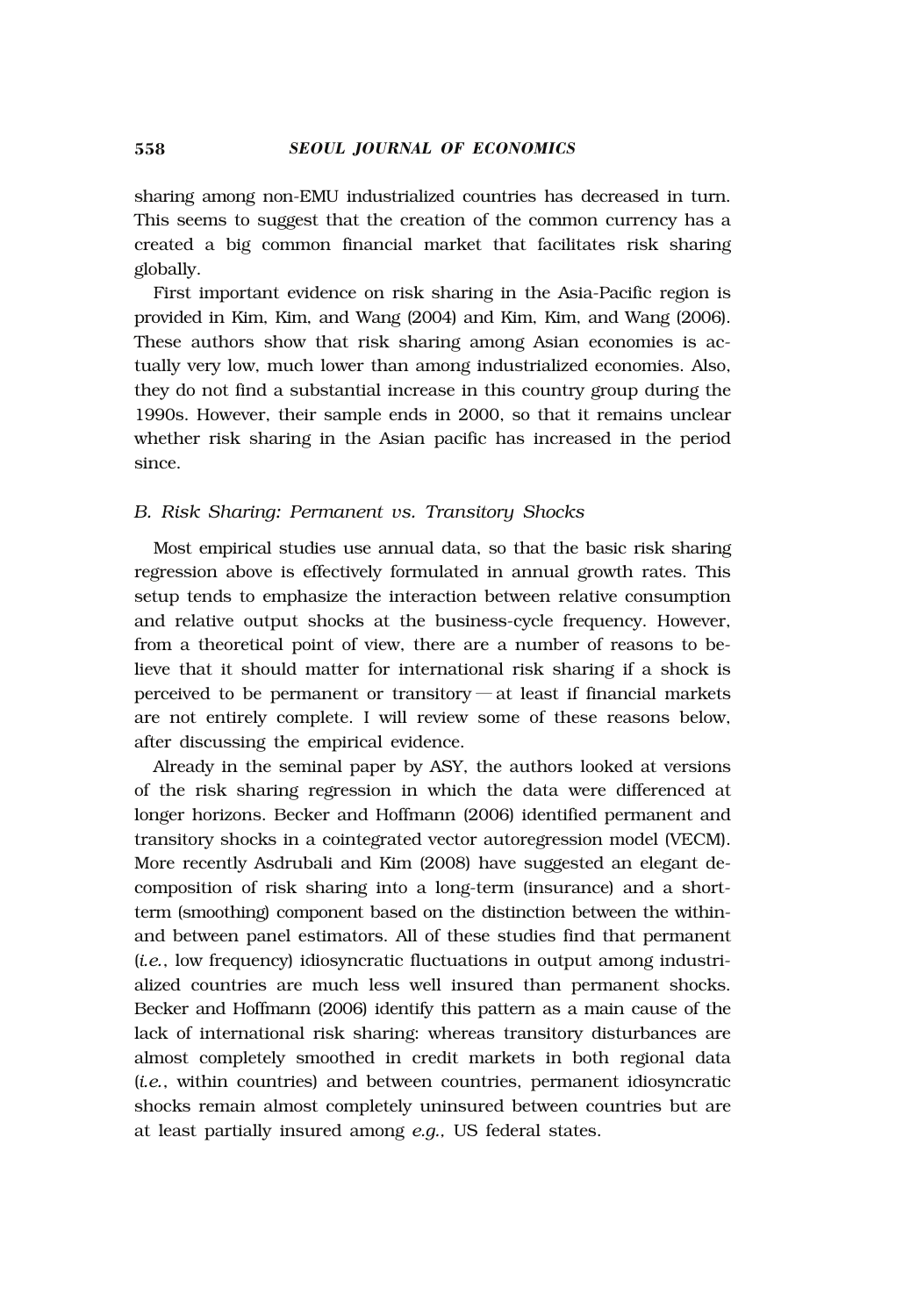The data sets used in these studies generally end in the late 1990s, which does not allow them to explore systematically how financial globalization has affected international risk sharing of permanent shocks. We explored this issue in detail in Artis and Hoffmann (2006, 2008b). Using a setup similar to the one used by Sørensen *et al.* (2007) discussed above, but focussing on regressions in relative log-levels rather than first differences, Artis and Hoffmann (2006) document a very strong link between the growth in the international cross-holdings of financial assets and improvements in risk sharing for a set of 23 OECD countries. Their log-level specification can be interpeted as a regression with an infinite differencing horizon that describes the sensitivity of relative consumption to relative output at frequency zero. The intuition is analogous to that of the basic risk sharing regression: in a world with perfect *ex ante* risk sharing, fluctuations in relative quantities of output should not have an impact on relative consumption levels. Formulating the risk sharing regression in (log-) levels and estimating it as a sequence of crosssectional regressions, *i.e.*,

$$
c_t^k - c_t^* = b^{LR}(t)[y_t^k - y_t^*] + \varepsilon_t^k
$$

Artis and Hoffmann (2006) can show that the 'long-run' risk sharing coefficient shows a clear downward trend form the late 1980s onwards. Hence, the improvement in the sharing of permanent idiosyncratic shocks show up even without a need to condition the estimates on international asset positions or a need to filter the estimates of  $b^{LR}(t)$  — as is often the case in the differenced regression.

Similar results are obtained by Kose, Prasad, and Terrones (2009) who run regressions based on 3 and 5 year growth rates and Matsumoto, Flood, and Marion (2009) who look at the time-varying volatilities of consumption shares. These studies also find a very clear increase in risk sharing — at least among industrialized economies.

All of these studies seem to suggest that the increase in international risk sharing is more readily detected once one focuses on the lower frequency of the data. This, in turn, is consistent with what theory would suggest: first, insuring against permanent shocks carries much higher welfare gains, a point made in a substantial literature that I do not attempt to survey here (see *e.g.,* Athanasoulis and van Wincoop 2000). Therefore, for a given cost of insuring in financial markets, households, regions, and countries will tend to buy insurance against permanent shocks first. Secondly, smoothing of transitory shocks can be achieved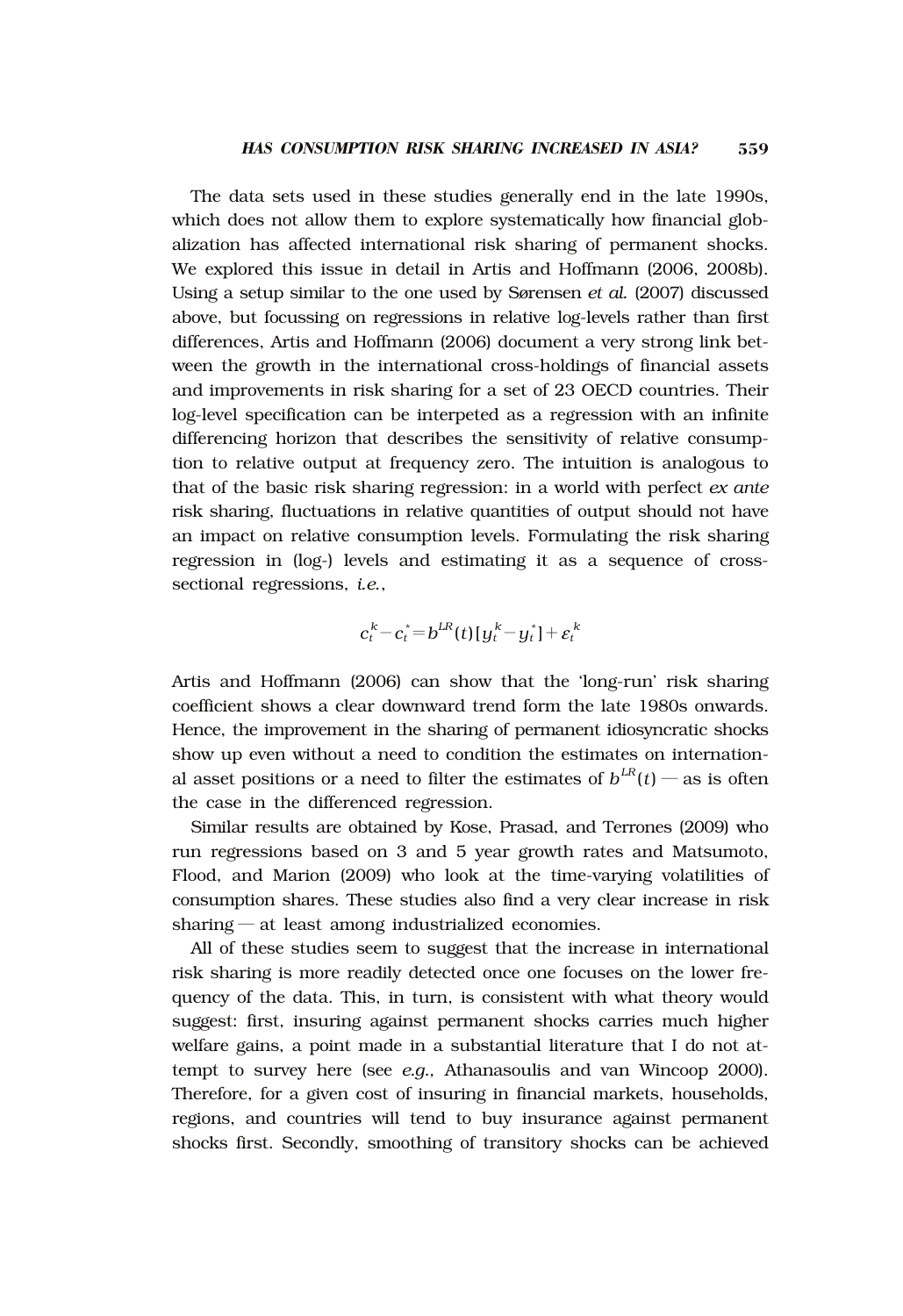using a rather limited menu of assets (*e.g.*, bond or loans) whereas insurance against permanent idiosyncratic fluctuations requires more sophisticated, state-contingent assets, such as *e.g.,* equity (see Baxter and Crucini 1995). Indeed, while bonds or loans have been internationally traded on a considerable scale even before the recent wave of financial globalization, the decline in equity portfolio home bias is a relatively recent phenomenon. It is therefore consistent with these shifting patterns of international asset ownership that they first and foremost lead to an improved diversification of persistent idiosyncratic risks, whereas transitory fluctuations seem to have been smoothed rather well all along (see *e.g.,* Becker and Hoffmann 2006).

The question that arises against the backdrop of these results is why the simple risk sharing regression (2) has generally had a harder time detecting the increase in international risk sharing. I address this point next.

# *C. Globalization, Risk Sharing, and Business Cycle Patterns*

All studies of international risk sharing that I have discussed so far take the structure of international shocks as given. From a theoretical point of view, however, correlations and conditional volatilities of consumption will themselves be a function of the structure of shocks. If, furthermore, trend (permanent) and cyclical (transitory) fluctuations in output constitute different risks  $-e.g.,$  because they can only be insured using different assets ― then the process of financial globalization could itself have an impact on the structure of economic shocks. Kalemli-Ozcan, Sørensen, and Yosha (2001, 2003) have shown very persuasively that better access to finance leads countries to adopt a more specialized industry structure: if shocks are predominantly sectoral, then specialization will lead to very volatile output fluctuations. Hence, in the absence of access to insurance, a country may choose to adopt a much more balanced mix of industries. This will tend to stabilize output. If consumption can be shielded from output fluctuations using financial markets, however, then comparative advantage can be fully exploited, leading to more volatile output shocks. There may be other channels through which economic integration can affect international business cycle patterns. Frankel and Rose (1998) have shown that bilateral trade openness and business cycle synchronization are positively related. This could be due to demand spillovers or due to vertical specialization along the supply chain. Major shifts in the cross-country pattern of business cycles over the last two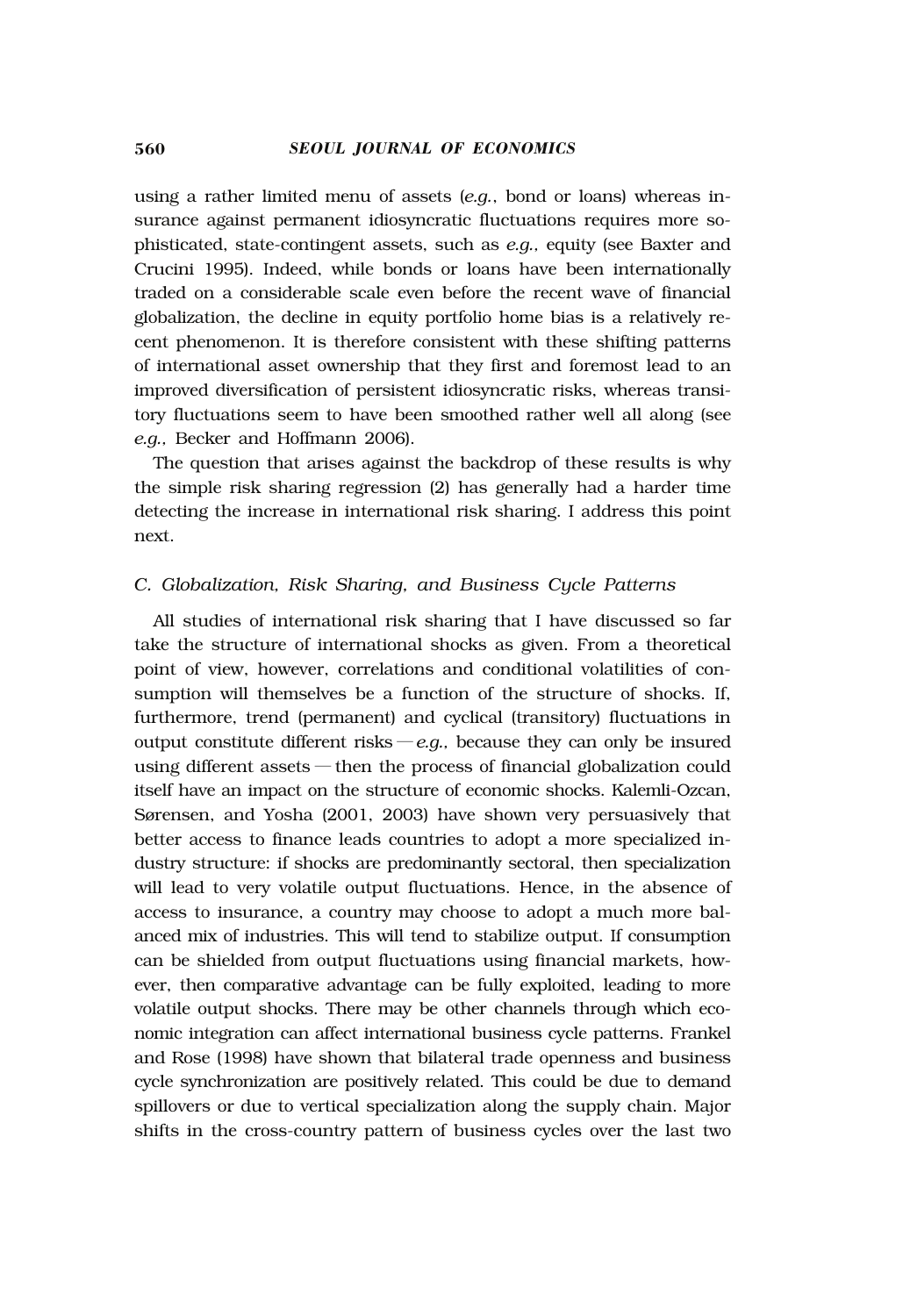decades have been documented by a number of studies. From the mid-1980s till at least the onset of the recent financial crisis, the volatility of business cycles has declined globally (Stock and Watson 2005), a phenomenon often referred to as the 'great moderation.' More recently we have also seen the emergence of regional business cycles such as in the Euro area (Artis and Zhang 1997, 1999; Artis, Krolzig, and Toro 2004) and in the Asia-Pacific region (Kose, Otrok, and Prasad 2008; Kim, Lee, and Park 2009; Fujiwara and Takahashi 2011; Hoffmann and Liao 2011).

Whether or not such changes in international business cycle patterns are driven by globalization themselves or whether they occur concurrently, though possibly independently — my argument here will be that such shifts may blur or even offset the impact of financial globalization on extant consumption-based indicators of risk sharing. This can potentially explain why a number of studies have actually not identified an increase in consumption correlations or a drop in conditional consumption volatilities — the coefficient  $b$  — over the last two decades.<sup>4</sup>

The next section lays out a stylized framework that allows me to confront these issues. The gist of my argument is simple: if financial markets are incomplete, then consumption correlations and conditional volatilities will themselves be a function of the structure of shocks. If, furthermore, trend (permanent) and cyclical (transitory) fluctuations in output constitute different risks  $-e.g.,$  because they can only be insured using different assets ― then the basic risk sharing coefficient *b* will be a weighted sum of the degrees to which either type of shock is insured. The weights in this sum will be a function of the relative importance of trend and cyclical fluctuations. If shifts in international business cycle patterns ― changes in the volatility of cycles, increased synchronization *etc.* ― changes these weights, this may blur or even offset the impact of financial globalization on *b*.

# **IV. Partial Insurance in a Permanent Income Model**

In this section, I briefly describe the framework by Artis and Hoffmann (2008b), which builds on Crucini (1999). In this model, a county can buy into a world mutual fund that pays world average output as a dividend. Therefore, income growth is a weighted sum of domestic and world

<sup>4</sup> See *e.g.,* the results in Imbs (2006) and Bai and Zhang (2005). Heathcote and Perri (2004) even report that international consumption correlations have decreased for the U.S.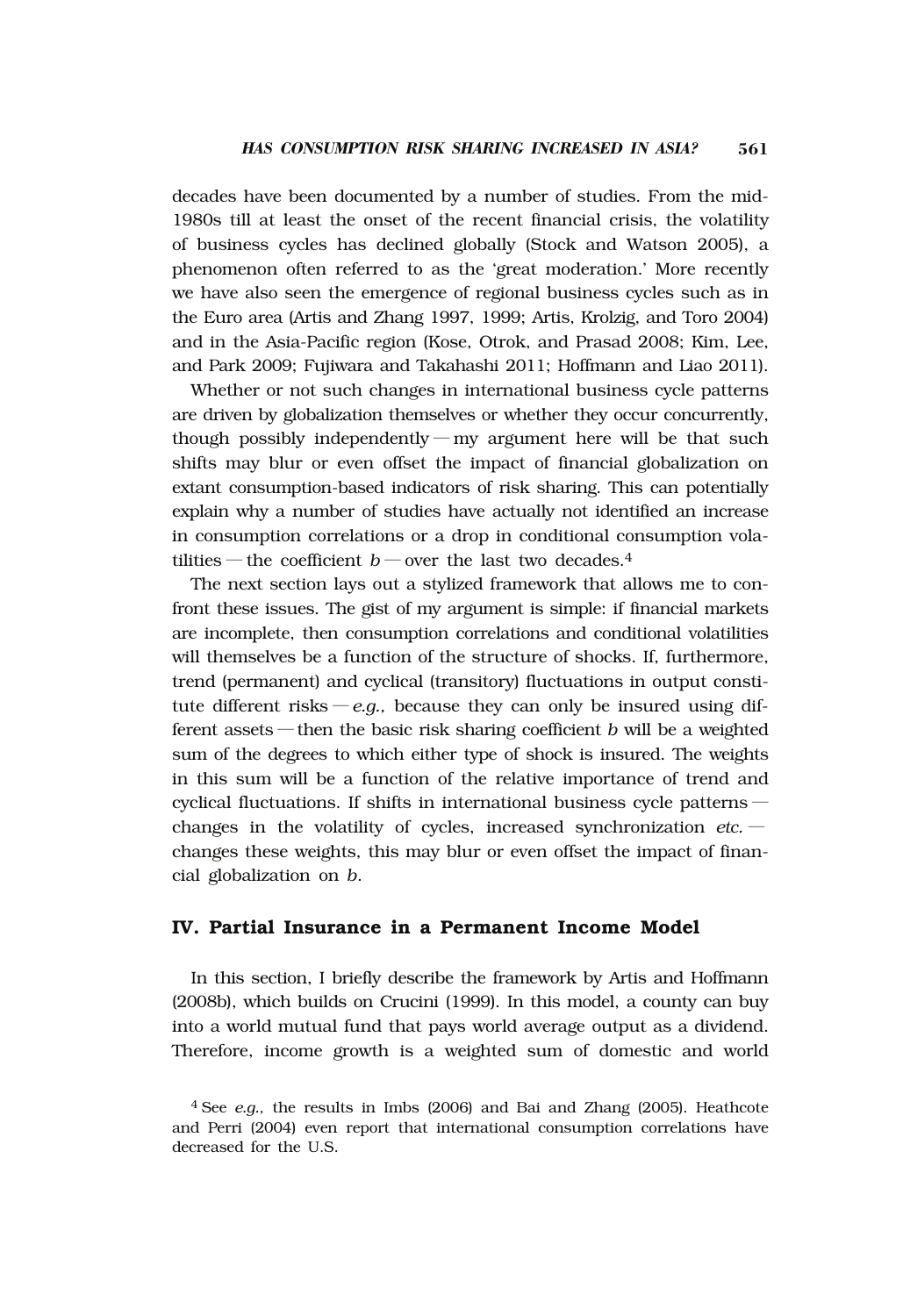average output growth:

$$
\Delta inc_t^k = (1 - \omega) \Delta y_t^k + \omega \Delta y_t^*.
$$

Here, ω measures the fraction of country *k*'s wealth held in the mutual fund — the index of financial globalization used in this paper. We further assume that, once income is observed, the country can fully smooth the effect of any transitory fluctuations in consumption through borrowing and lending so that

$$
\Delta c_t^k = \Delta i n c_t^{kP} = (1 - \omega) \Delta y_t^{kP} + \omega \Delta y_t^{*P}, \tag{3}
$$

where the superscript 'P' denotes the permanent component. This simple setup captures the idea that permanent and transitory shocks constitute different sources of risk. Diversifying the risks with permanent idiosyncratic output shocks requires access to a state-contingent asset — the world mutual fund. If  $\omega = 0$ , then there is no international diversification and the country obtains no insurance against permanent idiosyncratic output shocks, whereas if  $\omega = 1$ , insurance against such shocks will be complete. In general, we expect  $0 \le \omega \le 1$ , reflecting our assumption that due to various frictions it is costly to obtain insurance in international financial markets. This is what Artis and Hoffmann (2008b) and Heathcote *et al.* (2007) call partial insurance. Conversely, the setup assumes that the effect of transitory shocks to income on consumption can be completely eliminated, *e.g.*, through international borrowing and lending. This is a usual assumption underlying the entire class of permanent-income models.

For the world as whole it holds that  $\Delta c^* = \Delta inc^{*P} = \Delta y^{*P}$ , so that we can rewrite Equation (3) as

$$
\hat{c}_t^k = (1 - \omega)\hat{y}_t^{kP}.\tag{4}
$$

where the hat, again, denotes the idiosyncratic growth rate of the respective variable (*e.g.,*  $\hat{y}_t^{kP} = \Delta y_t^{kP} - \Delta y_t^{*P}$ ). Equation (4) suggests a regression of relative output growth rates on relative growth rates in permanent output:

$$
\hat{c}_t^k = b_p \hat{y}_t^{k} + \xi_t^k \tag{5}
$$

in which, under the null of our model,  $b_P = (1 - \omega)$ . Secondly, the model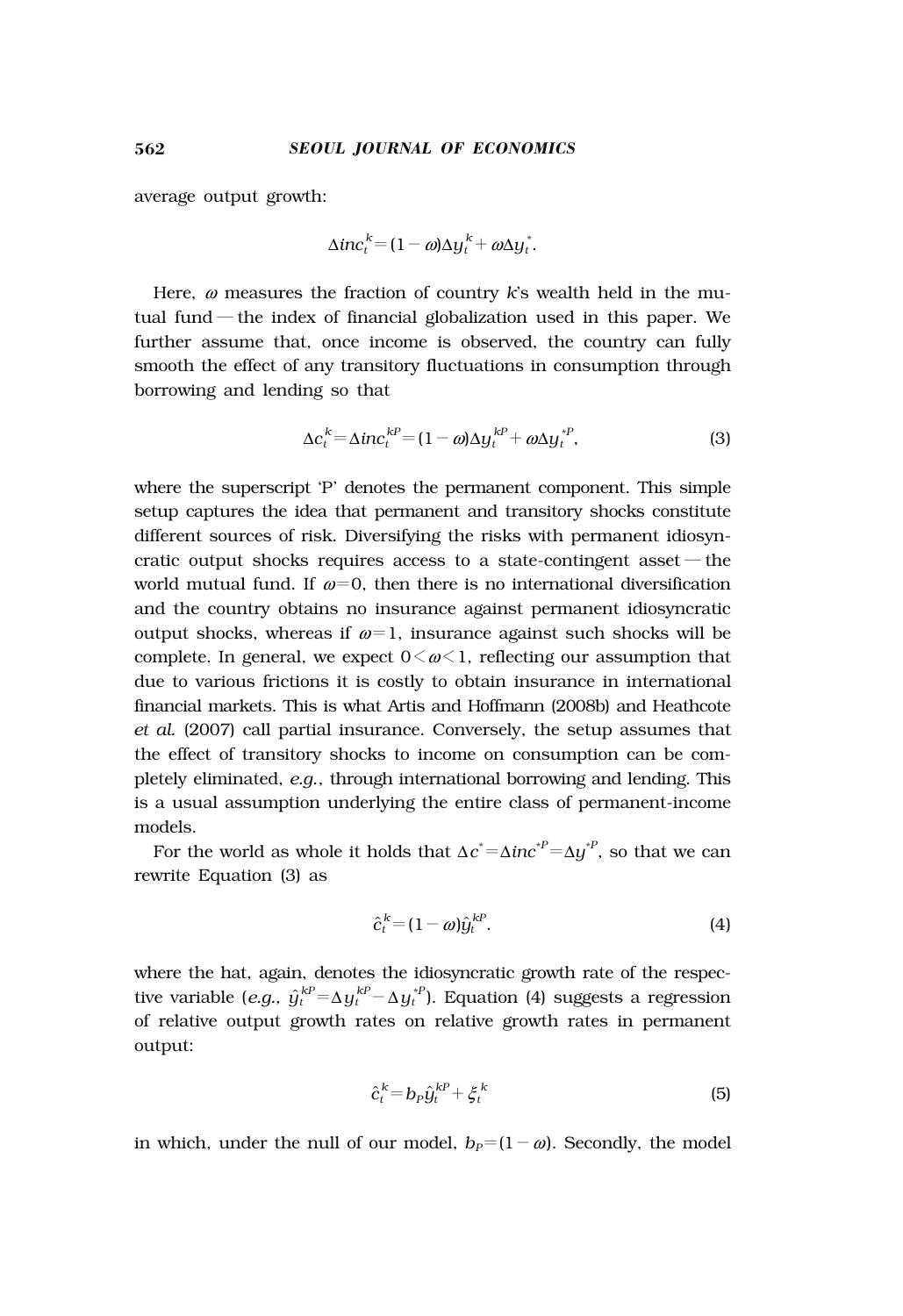implies that the coefficient  $b<sub>T</sub>$  in the regression

$$
\hat{c}_t^k = b_T \hat{y}_t^{k} + v_t^k, \tag{6}
$$

where Δ $\hat{y}^{\text{T}}$ =Δ $\hat{y}$ −Δ $\hat{y}^{\text{P}}$ , should equal zero — transitory variation in relative outputs should not have an impact on relative consumption. In dealing with the data, we do not wish to impose  $b_T$  directly. According to Artis and Hoffmann (2008b) 'the assumption that transitory fluctuations can actually be smoothed away completely whereas insurance against permanent shocks is generally incomplete is just a metaphor for saying that existing financial markets make it harder for countries to insure against permanent shocks than against transitory fluctuations.'

Artis and Hoffmann (2008b) call  $b<sub>P</sub>$  and  $b<sub>T</sub>$  the 'structural' risk sharing coefficients. It is then easy to show that the coefficient of the basic risk sharing regression (2) can be written as

$$
b = b_p \frac{\text{var}(\hat{y}^P)}{\text{var}(\hat{y})} + b_r \frac{\text{var}(\hat{y}^T)}{\text{var}(\hat{y})}.
$$
 (7)

where the hat again denotes the idiosyncratic growth rate of the respective variable. For convenience, here and in the remainder of the paper, we drop the country and time indexes to denote cross-country averages of the respective moments. From this equation it is now easy to see that a decline in the structural risk sharing coefficients can be offset (or, for that matter, reinforced) by changes in the ratios  $\text{var}(\hat{y}^p)/\text{var}(\hat{y})$  and  $\text{var}$  $(\hat{y}^T)/\text{var}(\hat{y})$ . In the simple permanent-income model here it should be the case that  $b_T=0$  — a restriction that is also close to what is found in the data, both in our earlier analysis of industrialized countries and in the empirical analysis for Asia below. Then, with  $b_T=0$  and  $b_P=(1-\omega)$ we can write (7)

$$
b = (1 - \omega)\phi,\tag{8}
$$

where  $\phi = \text{var}(\hat{y}^P)/\text{var}(\hat{y})$  is the share of permanent fluctuations in the variance of country-specific output growth. Following Artis and Hoffmann (2008b), I refer to  $\phi$  as the long-term variance ratio.

Based on this decomposition, it is now possible to trace changes in *b* over time. Specifically, *b* may have increased even though  $(1 - \omega)$  has actually decreased: if  $\phi$  increases enough, this effect could offset the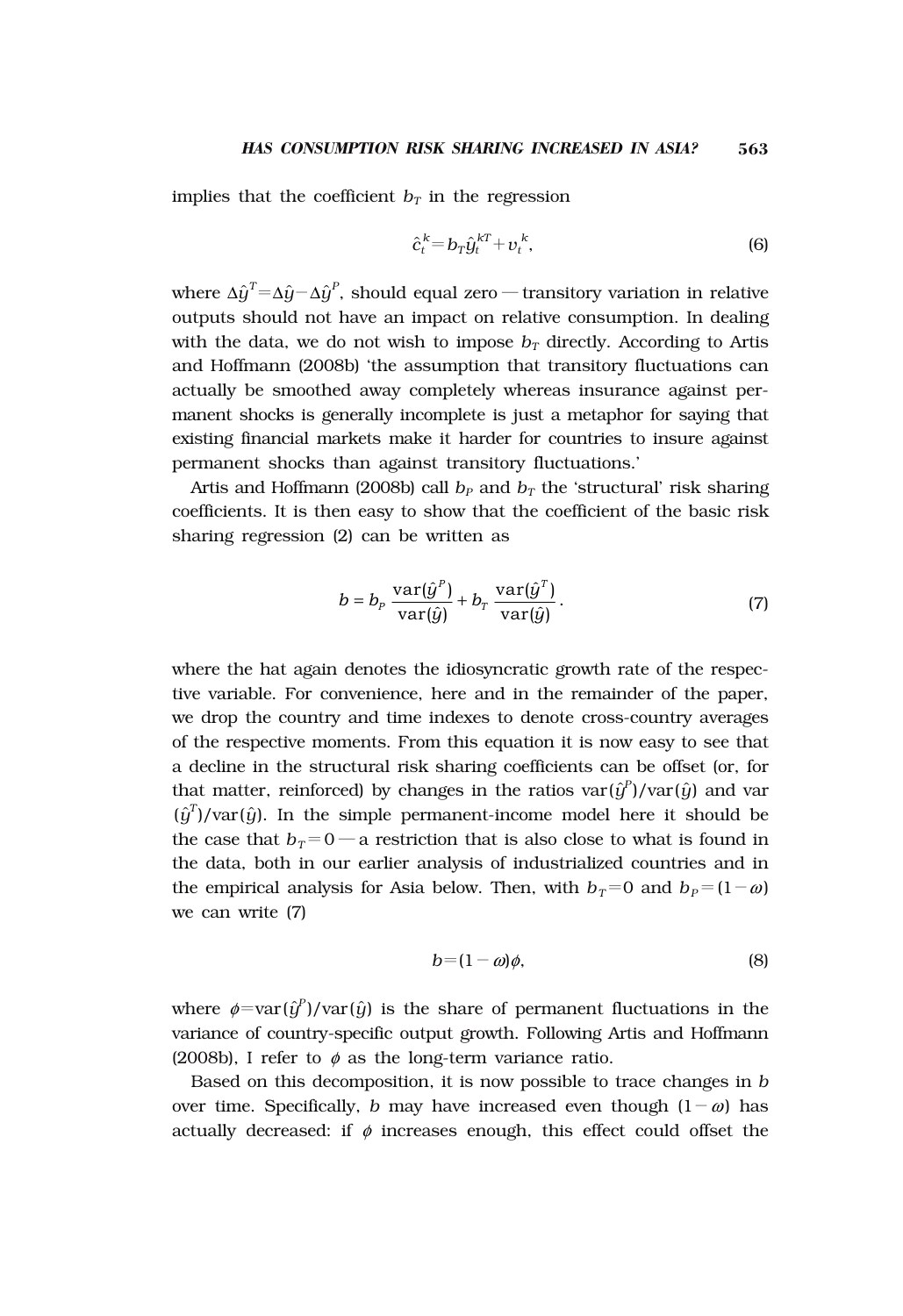impact of financial globalization on *b*. In our earlier work, we suggest to interpret  $\phi$  as an indicator of the strength of Deatonesque effects: if contemporaneous output growth is less volatile than long-term output growth, so that  $\phi > 1$ , this implies that changes in output today are likely to be followed by larger changes tomorrow. A permanent-income consumer, however, will anticipate these long-run changes, implying that her consumption (in relation to output) today reacts by more than  $1 \omega$ . This overshooting of consumption, however, is nothing else than optimizing behaviour in a permanent-income model ― and not a failure to share risk. But this overshooting will tend to increase the volatility of consumption conditional on output today relative to the case where  $\phi$ = 1, *i.e.*, where output volatility today,  $var(\hat{y})$ , just equals trend output volatility,  $var(\hat{y}^P)$ .

Clearly, as patterns of international business cycle comovement change, this will tend to alter the relative importance of trend growth and cyclical components in the country-specific components of output growth. In the next section, I therefore apply this framework to data from a group of economies in Asia.

#### **V. Econometric Implementation**

#### *A. Constructing Permanent Components*

To estimate the risk sharing regressions (5) and (6), I need an econometric measure of the permanent component of domestic and foreign output growth. Again I follow our previous work in Artis and Hoffmann (2008b) and construct  $y^p$  from a log-linearied relation for the presentvalue of output:

$$
y_t^P = \log[Y_t^P] \approx y_t + \sum_{k=1}^{\infty} R^k \mathbf{E}(\Delta y_{t+k}).
$$
 (9)

where  $R = (1+r)^{-1}$  is a discount factor to be fixed. I choose  $r = 0.02$ . I then specify processed for  $\Delta y_t$  and  $\Delta y^*$  to proxy for the expectations involved in (9). Like in our earlier work, I follow Crucini (1999) and first consider separate  $AR(1)$  - processes for  $\Delta y$  and  $\Delta y^*$  respectively. I then also estimate a *VAR*(1) for the joint dynamics of home and world output growth. See Artis and Hoffmann (2008b) for the details.5

<sup>5</sup> Unlike Artis and Hoffmann (2008b), I do not include relative consumption growth rates in the VAR though. The reason is that, though in principle infor-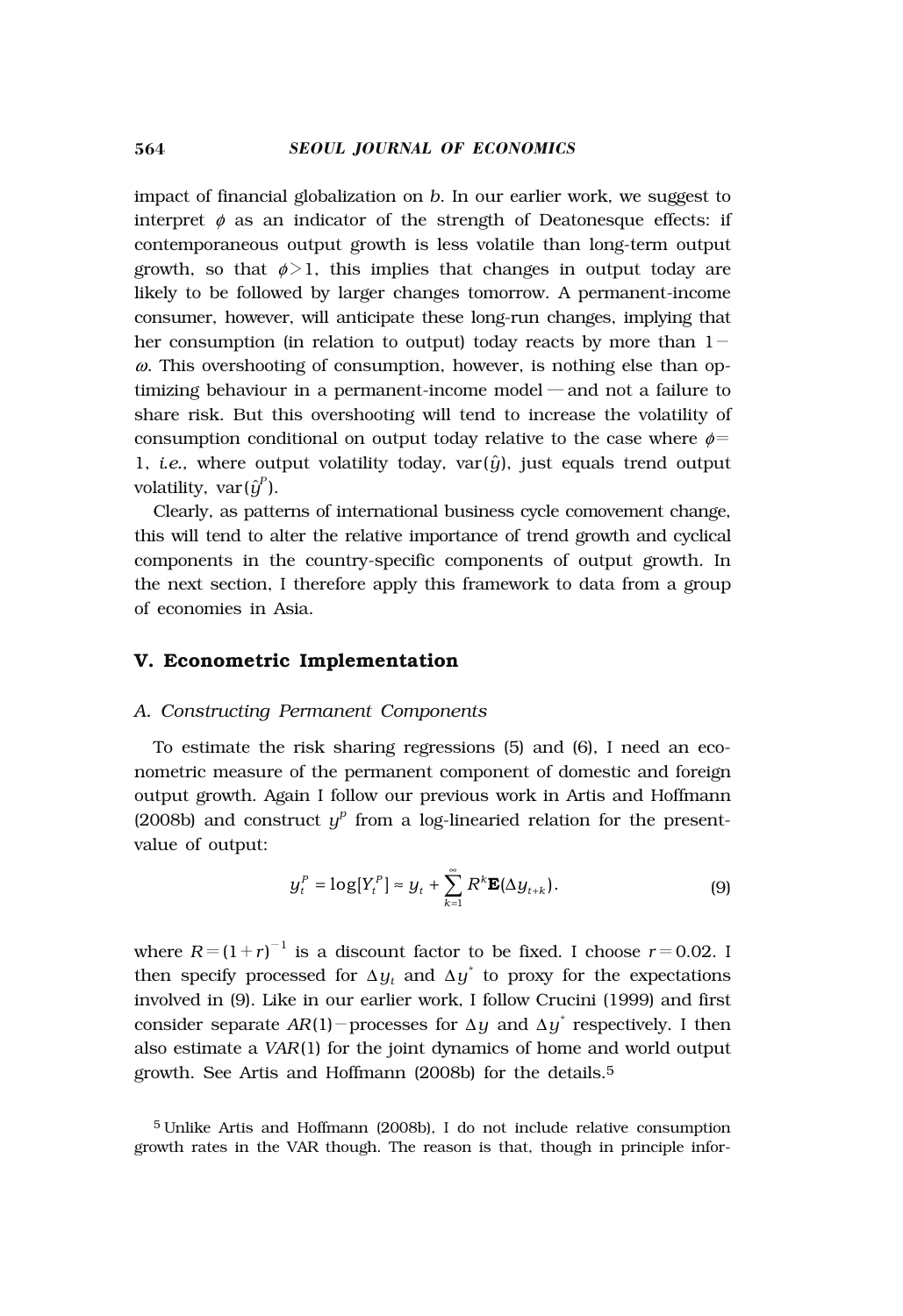# *B. Data and Estimation*

The analysis in this paper is based on annual data from the Penn World Table, release 6.3 (PWT 6.3.). The sample ranges from 1973 to 2007. All data are in constant international prices. The sample covers the following Asian economies:

1. China, 2. Hong Kong, 3. Indonesia, 4. Japan, 5. Korea, 6. Malaysia, 7. The Philippines, 8. Singapore, 9. Taiwan, 10. Thailand, and 11. Vietnam.

I report results for two (equal length) sub-periods: 1973-1989 and 1990-2007. The former is the pre-globalization period whereas the period after 1990 has been marked by a wave of financial liberalization around the world. However, for the Asian economies, the financial crisis of 1997/ 1998 clearly is expected to mark a watershed. Therefore, I further split the period of global liberalization into the sub-periods 1990-1996 and ― excluding the crisis and its immediate aftermath — a period covering the years 2000-2007.

Following my earlier work with Mike Artis, I estimated all risk sharing regressions with a panel two-stage least squares procedure. First, the respective risk sharing equation is estimated by panel OLS, controlling for country-fixed effects. To control for heteroscedasticity, all variables are then weighted by the country-specific variance of the first stage residuals and the model is re-estimated.6

# **VI. Empirical Results**

#### *A. Baseline Regressions*

Table 1 presents the results of the basic risk sharing regression for the

mative about future output growth, consumption in these countries is likely to be measured with a lot of noise over our sample period.

<sup>6</sup> Note that in all the panel specifications here, variables are expressed in growth rates relative to the group (of Asian economies) average. This is effectively equivalent to including time effects and therefore also controls for the joint impact of any global fluctuations (outside Asia) on these economies. However, it should be noted that this setup — very much as in virtually all empirical consumption risk sharing studies — affects the interpretation of the estimated coefficients: the estimated coefficients capture the extent of risk sharing within the group of economies in the sample and have no direct implications for the extent of risk sharing with countries or regions outside this group.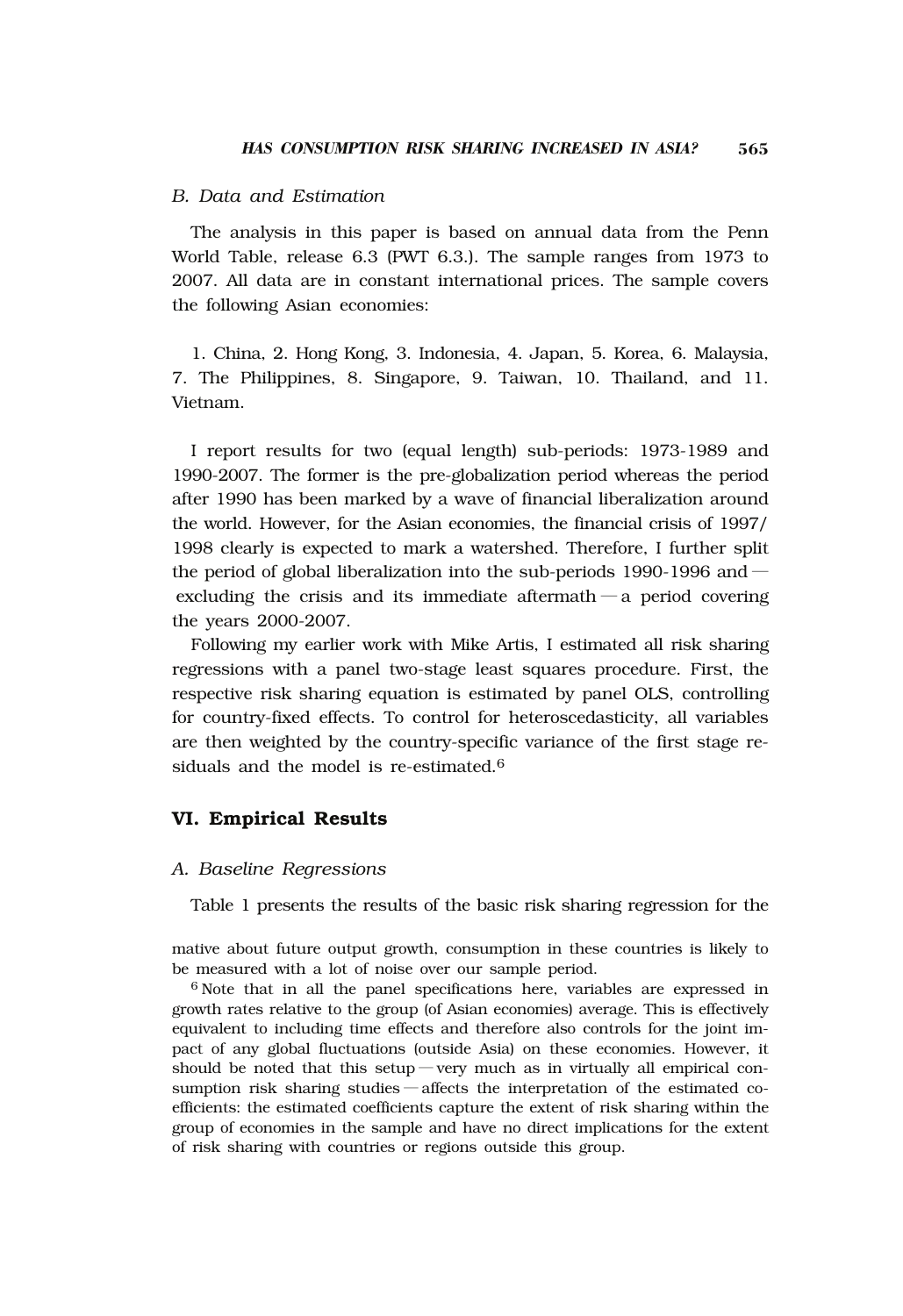| 1973-89              | 1991-2007 | 1990-96  | 2000-2007 |  |  |  |
|----------------------|-----------|----------|-----------|--|--|--|
| Estimate of <i>b</i> |           |          |           |  |  |  |
| 0.66072              | 0.63185   | 0.7751   | 0.28041   |  |  |  |
| (10.7812)            | (11.4806) | (6.5864) | (3.2597)  |  |  |  |
|                      |           |          |           |  |  |  |

**TABLE 1** BASIC RISK SHARING REGRESSIONS

Notes: Panel regressions of the form  $\hat{c}_t^k = b\hat{y}_t^k + \delta + \mu^k + \varepsilon_t^k$  where  $\delta$ ,  $\mu^k$ , and  $\varepsilon_t^k$ are the constant term, the country (region) fixed effect and the residual term respectively. The hat denotes idiosyncratic growth rates. Numbers in parentheses are *t*-statistics based on the weighted least squares procedure described in the main text.

four sub-periods. The estimated coefficient for the period 1973-1989 is 0.66, suggesting that roughly one third of idiosyncratic shocks actually got shared among the countries in the sample. This is almost the same number that is obtained for the period 1990-2007 however. Here we estimate  $b=0.63$ , which is not significantly different from the value obtained for the previous 18 years. Splitting the post-1990 period into the period before the Asian crisis  $-1990-1996$  – even reveals a coefficient of 0.77. This suggests that actually less risk got shared between East Asia's economies in the first half of the 1990s than before. Overall, these estimates are very much in line with those reported by Kim, Kim, and Wang (2006) and they would suggest that risk sharing in Asia has not increased.

Turning to the last part of the sample period, however, we do see a marked drop in our estimate of *b*. This number now appears to suggest extremely high levels of risk sharing ― roughly three quarters of an idiosyncratic output shock would appear to be shared among East Asian economies. This value for *b* is in the order of magnitude of the estimates obtained for risk sharing among the regions of highly developed industrialized economies (see *e.g., Asdrubali, Sørensen, and Yosha 1996*).

These estimates reveal an interesting pattern: on the one hand, it seems that risk sharing has not substantially increased among Asian economies in the first part of the period of world-wide globalization, *i.e.*, before the Asian crisis of 1997/98. This is in line with earlier findings for these countries covering the same period. On the other hand, once Asia had recovered from the crisis, the impact of financial globalization on risk sharing is extremely strong. This pattern contrasts sharply with extant results on industrialized countries for which we find a more gra-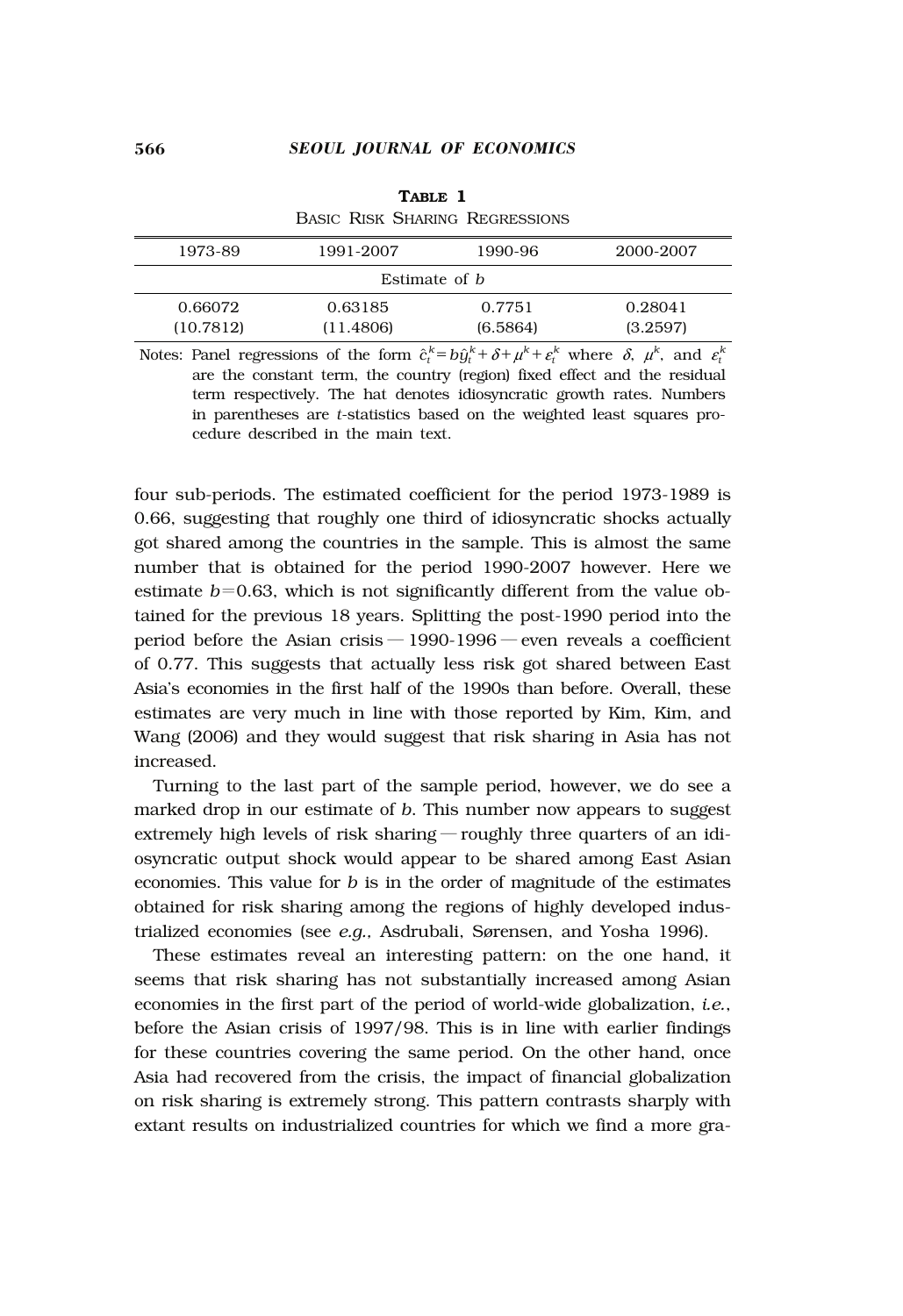| Specification<br>for $\hat{y} = \Delta y - \Delta y^*$ | 1973-89   | 1990-2007 | 1990-96 | 2000-2007 |  |  |
|--------------------------------------------------------|-----------|-----------|---------|-----------|--|--|
| Permanent component: $b_{p}$                           |           |           |         |           |  |  |
| AR(1)                                                  | 0.46      | 0.27      | 0.45    | 0.18      |  |  |
|                                                        | (8.44)    | (6.04)    | (3.81)  | (2.86)    |  |  |
| VAR(1)                                                 | 0.47      | 0.14      | 0.49    | 0.33      |  |  |
|                                                        | (8.06)    | (4.20)    | (3.94)  | (2.80)    |  |  |
| Transitory component: $br$                             |           |           |         |           |  |  |
| AR(1)                                                  | $-0.42$   | 0.002     | 0.08    | $-0.07$   |  |  |
|                                                        | $(-2.35)$ | (0.028)   | (0.45)  | $(-0.81)$ |  |  |
| VAR(1)                                                 | $-0.09$   | 0.004     | 0.10    | 0.15      |  |  |
|                                                        | $(-0.53)$ | (0.09)    | (0.57)  | (1.30)    |  |  |

**TABLE 2** SHARING OF PERMANENT AND TRANSITORY IDIOSYNCRATIC RISK

Notes: Panel regressions of the form  $\hat{c}_t^k = b_p \hat{y}_t^{kP} + \delta + \mu^k + \varepsilon_t^k$  and  $\hat{c}_t^k = b_T \hat{y}_t^{kT} + \delta + \mu^k$  $\mu^k + \varepsilon^k_t$  where  $\delta$ ,  $\mu^k$ , and  $\varepsilon^k_t$  are the constant term, the country (region) fixed effect and the residual term respectively. Numbers in parentheses are *t*-statistics based on the weighted least squares procedure described in the main text. The first column identifies which specification for  $\hat{y} = \Delta y - \Delta y^*$  was used in the construction of permanent and transitory components.

dual increase that is detectable from the late 1980s onwards (see *e.g.,* Artis and Hoffmann 2006, 2008b; Sørensen et al. 2007).

As I have argued before, however, this pattern should not be taken at face value until we have controlled for concurrent changes in the patterns of comovement of national business cycles among our sample countries. Clearly, the Asian crisis and the rapid structural transformation of Asia's economies over the last 20 years makes such an analysis appear particularly relevant.

#### *B. Insurance of Permanent and Transitory Shocks*

Table 2 presents the results of the modified risk sharing regressions that differentiate between permanent and transitory components. For each subperiod, we report results based on the two methods of constructing the permanent and transitory components discussed in the previous section: one in which home and foreign output growth follow univariate *AR* (1) processes and one in which they are jointly determined by a *VAR*(1). The latter allows for the possibility of spillovers in business cycles, so that foreign growth rates may affect expectations of future output growth at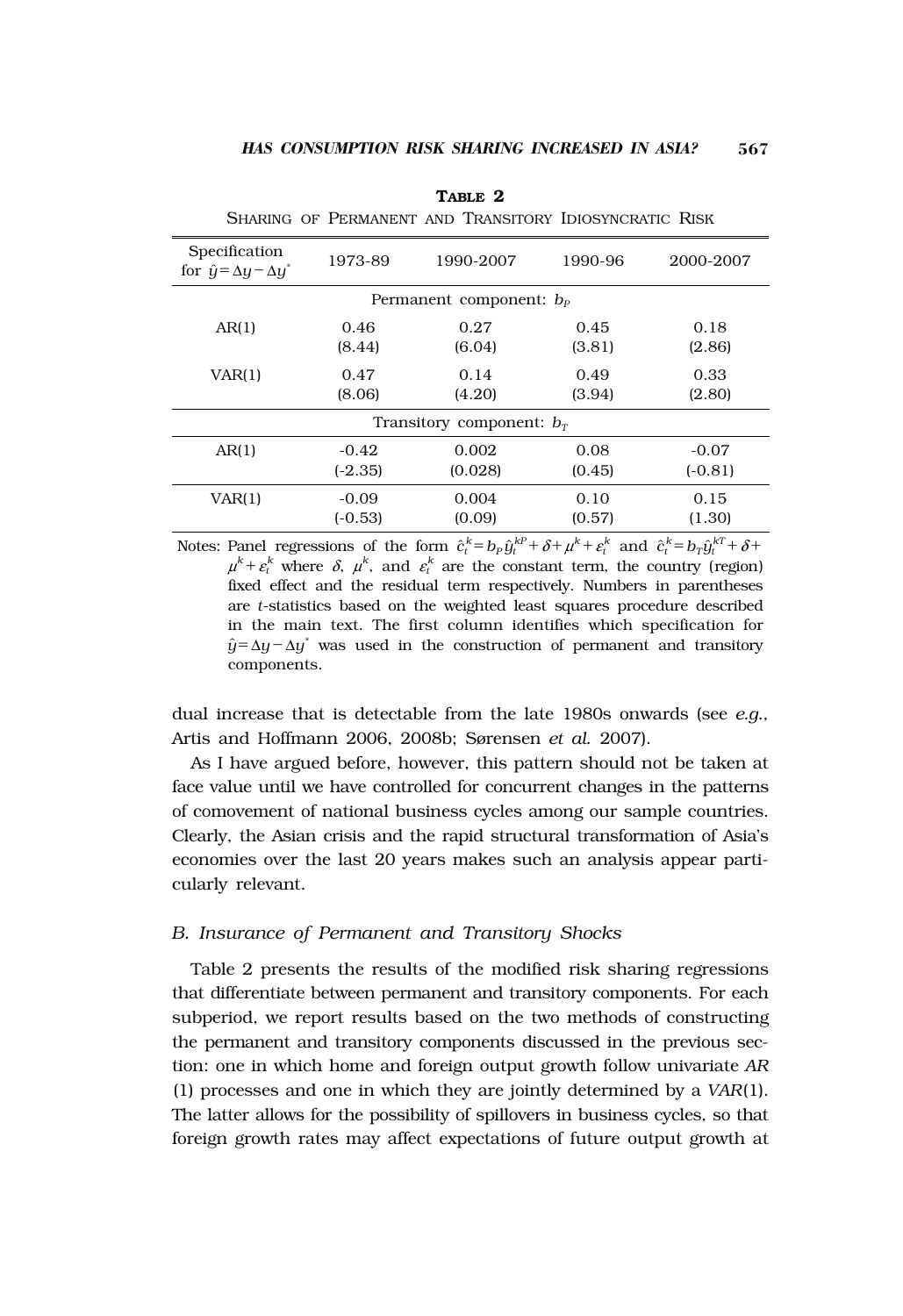home and *vice-versa*.

The estimates of  $b<sub>p</sub>$  are reported in the first panel. For the pre-1990 period they are around 0.45, suggesting that slightly more than 50 percent of permanent idiosyncratic shocks got shared among the countries in this sample during this period. For the period after 1990, I detect a marked drop in  $b<sub>p</sub>$ . However this drop seems too strong to be plausible: based on both the AR and the VAR, the estimate of  $b<sub>p</sub>$  is now around 0.15. Clearly, this could be affected by the large common shocks of the Asian crisis. Splitting the sample again and excluding the crisis years themselves, shows that this is indeed the case: now, for the 1990-1996 subperiod, I find estimates of  $b<sub>p</sub>$  that are very similar to the pre-1990 period. Conversely, For the post-2000 period there is a sharp drop: based on the *AR*(1) I estimate  $b_P=0.17$  — similar to the baseline estimate in Table 1. For the (richer) VAR(1) specification, I find  $b_P=0.34$ .

Turning to the second panel, it is apparent that all estimates of  $b<sub>T</sub>$ , the extent of risk sharing of the transitory shocks, are generally zero and insignificant. This corroborates the results in Artis and Hoffmann (2008b) on a new sample of Asian economies here, confirming the assumption of the simple model of partial insurance in which transitory shocks can be completely smoothed through borrowing and lending.7

Over the last decade, following the Asian crisis, many Asian economies have pursued deliberate policies of reserve accumulation. These stocks of foreign reserves could act as a buffer-stock of precautionary savings that allows countries to smooth idiosyncratic shocks.8 It is worth noting, however, that intertemporal smoothing is ultimately only possible with respect to transitory shocks. The results here, however, suggest that it is predominantly insurance against permanent shocks ―and not improved smoothing of transitory shocks — that accounts for the improvements in risk sharing (here widely understood as the sum of all smoothing and insurance mechanisms). *Prima facie*, the pattern I document here would therefore suggest that is mainly improved capital market integration and not so much the use of government currency reserves that has contributed to improved risk sharing among Asian economies.9

<sup>7</sup> The finding is also consistent with Kim, Kim, and Wang (2006) who decompose output shocks into an income and a consumption smoothing component, following ASY 1996. They find that during their sample period ― which ends in 2000 ― risk sharing among Asian economies was predominantly achieved through consumption smoothing.

<sup>8</sup> Choi and Baek (2006) provide evidence of a link between portfolio-flow volatility and reserve accumulation.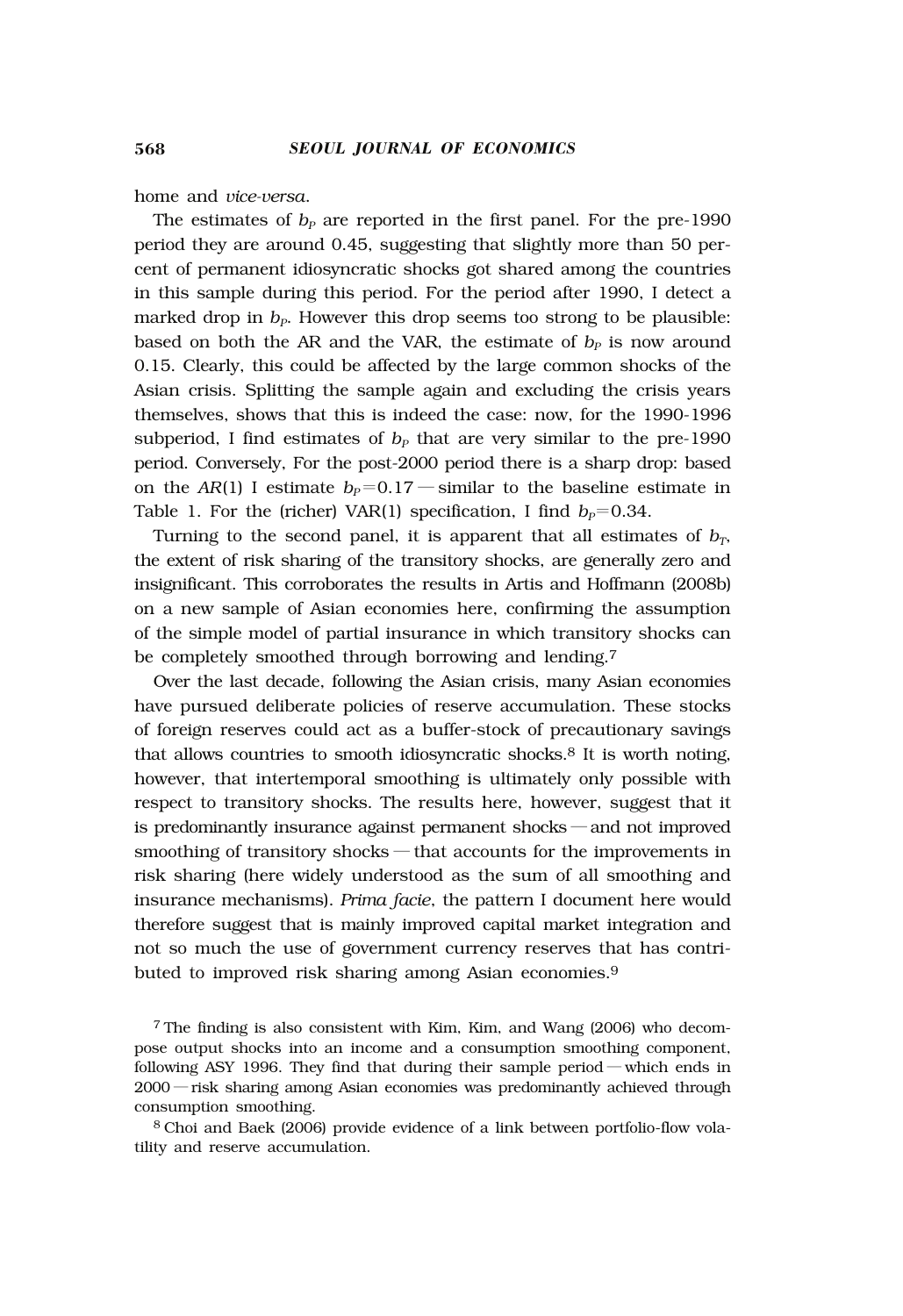|           | Business cycle<br>volatility<br>$var(\hat{y})^{1/2}$ | Trend<br>volatility<br>$var(\hat{y}^P)^{1/2}$ | Long-Run<br>variance ratio<br>$\phi = \frac{\mathrm{var}(\hat{y}^P)}{\mathrm{var}(\hat{y})}$ | Implied degree<br>of globalization<br>$b_{adi} = b/\phi$ |
|-----------|------------------------------------------------------|-----------------------------------------------|----------------------------------------------------------------------------------------------|----------------------------------------------------------|
| 1973-1989 | 0.034                                                | 0.040                                         | 1.390                                                                                        | 0.475                                                    |
| 1990-2007 | 0.032                                                | 0.066                                         | 4.244                                                                                        | 0.149                                                    |
| 1990-1996 | 0.019                                                | 0.022                                         | 1.394                                                                                        | 0.556                                                    |
| 2000-2007 | 0.022                                                | 0.020                                         | 0.812                                                                                        | 0.345                                                    |

**TABLE 3** BUSINESS CYCLE VOLATILITY AND RISK SHARING REGRESSIONS

Notes: The table presents the impact of changes in business cycle and longrun volatility (var( $\hat{y}$ ) and var( $\hat{y}^P$ ) respectively) on the risk sharing coefficient. Calculations of permanent components  $\hat{y}^P$  based on the VAR. For the calculation of  $b_{\text{adj}}=b/\phi$  the estimates of *b* from table 1 were used.

Summing up, the findings in this subsection corroborate the patterns, I documented in Table 1: till the onset of the Asian crisis, risk sharing among Asian economies was rather low. However, it seems that financial globalization clearly made its impact felt in terms of better international risk sharing, following the recovery from the crisis. It is interesting to see that this pattern does not seem to be affected by controlling for changes in the structure of business cycles.

#### *C. Changes in Business Cycle Patterns*

I further assess the importance of changes in business cycles patterns in Table 3. For each subperiod, the table reports the standard deviations of output growth, trend growth and the long-run variance ratio,  $\phi$ . Following Artis and Hoffmann (2008b), the last column gives a businesscycle adjusted measure of risk sharing,  $b_{\text{adj}}=b/\phi$ . As is easily apparent

<sup>9</sup> Still, my results do not allow me to entirely rule out a role of reserves for improved risk sharing. The sample on which my construction of permanent and transitory components is based is necessarily rather short. It is therefore possible that some transitory but long-lived shocks get classified as permanent. These transitory shocks could in principle also be smoothed through intertemporal smoothing, including the use of reserves. Conversely, international reserve holdings have by now reached levels that would allow many Asian economies to smooth idiosyncratic shocks over very long horizons. A detailed study of the use of international reserves for risk sharing (*e.g.*, during the recent global crisis) is a very interesting area for future research.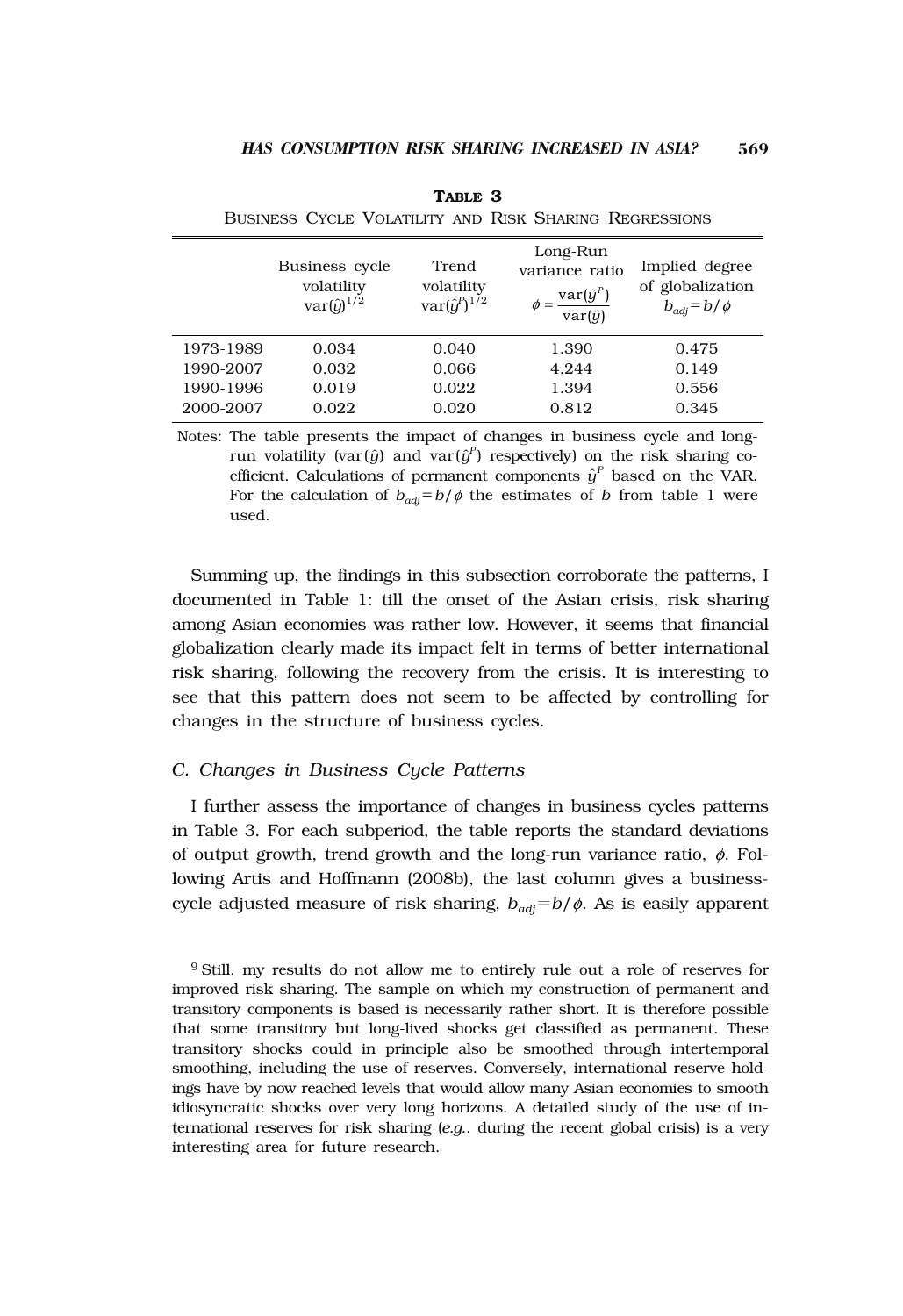from Equation (8), this is the value of the risk sharing coefficient *b* which should prevail if  $b_T=0$ , so that under the null of the model,  $b_{qdi}$ should be equal to  $b_P = (1 - \omega)$ . Hence, very much as  $b_P$ , the coefficient *badj* should give us the degree of international risk sharing corrected for the underlying changes in the relative importance of trend and cyclical variation in (idiosyncratic) output growth.

First, the table clearly shows the impact of the Asian crisis on volatility: while output growth for the whole period 1990-2007 does not appear much higher than in the pre-1990 period, this blurs differences across subperiods:10 as can be seen from the third and fourth rows of the table, both in the 1990-96 and in the 2000-20007 periods,  $var(j)$  is actually lower than in the pre-1990 period. Hence, with the exception of the crisis years, (idiosyncratic) business cycle volatility in Asia actually seems to have declined.<sup>11</sup>

In spite of this decline in volatility, till the eve of the Asian crisis, the values of  $\phi$  show that the relative importance of trend and cyclical variation seems to have remained virtually constant between the pre-1990 and the 1990-96 periods. The business-cycle adjusted risk sharing coefficient displays a slight increase between the two periods.

The period after the end of the crisis and the turn of the millenium then sees a huge drop in trend relative to output growth volatility which is reflected in a much lower value of  $\phi$  (0.8 instead of 1.39). This drop in  $\phi$  could reflect an increased synchronization of trend movements among Asia's emerging economies that sometimes has been refereed to as de-coupling (see Kose, Otrok, and Prasad 2008; Kim, Lee, and Park 2009; He and Liao 2011; Hoffmann and Liao 2011). Hence, it would seem that the enormous drop in the baseline coefficient *b* that I documented in Table 1 for this subperiod is indeed partly explained by changes in the structure of business cycles. However, as the adjusted coefficient in the last column of Table 3 (as well as the estimates of  $b_p$  is Table 2) show, this drop in  $\phi$  is not sufficient to explain all of the drop in *b*: the coefficients  $b_p$  and  $b_{adj}$  have fallen as well — risk sharing in Asia has started to increase after the Asian crisis.

<sup>10</sup> Clearly, the crisis years have a huge impact on the estimate of permanent components, leading to a huge increase in  $\text{var}(\hat{y}^p)$  and a jump in  $\phi$ .

<sup>&</sup>lt;sup>11</sup> Since var( $\hat{y}$ )=var( $\Delta y$ )-2cov( $\Delta y$ ,  $\Delta y^*$ )+var( $\Delta y^*$ ), this is consistent with the emergence of more regionally synchronized business cycles in Asia.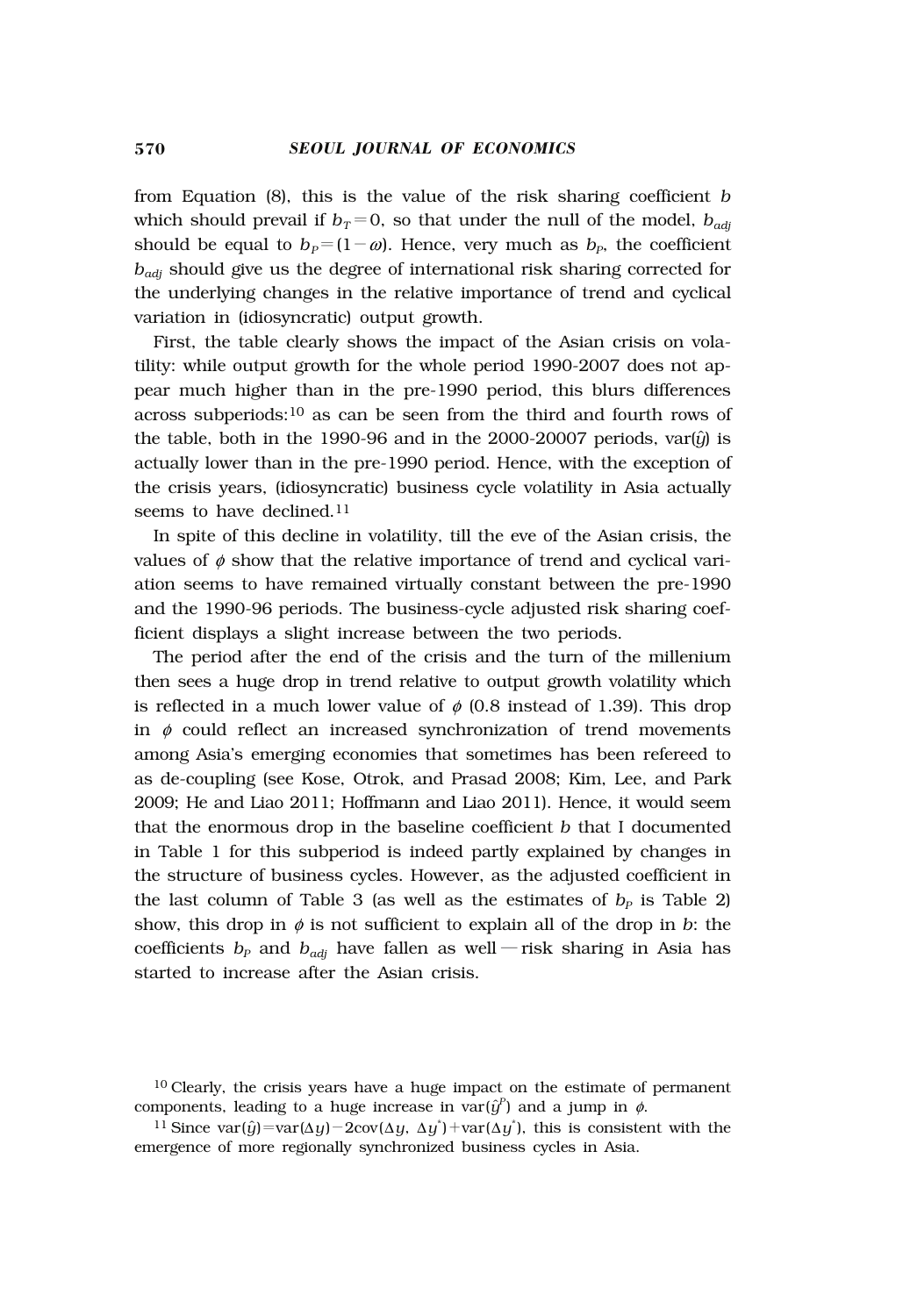#### **V. Conclusion**

The subprime crisis and the global recession that followed it have made many observers critical of the benefits of financial globalization. One of these benefits should be that international risk sharing has actually increased. In this paper, I have reviewed recent empirical work on this link between risk sharing and globalization, arguing that differences in empirical results across studies can be explained by three main factors: first, the country sample. Papers that have focused on industrialized countries alone have generally found somewhat stronger evidence in favour of more risk sharing, whereas emerging markets and developing countries seem to have been largely excluded from reaping the risk sharing benefits of financial globalization. Secondly, the impact of financial globalization on risk sharing is generally found to be stronger in studies that have looked at the lower-frequency movements of consumption and output. As I have argued here and elsewhere, this is consistent with a range of theoretical models all of which predict that the benefits of risk sharing should be higher in the low frequency, while at the same time, these risks are harder to insure given the usual menu of available assets. Third, to the extent that risk sharing is incomplete, the structure of shocks — or business cycles ― matters for extant measures of consumption risk sharing. Building on some of my earlier work with various coauthors, I have illustrated the relevance of these points on a sample of Asian countries. My results suggest that globalization has affected business cycle patterns in Asia, but that it has also increased risk sharing since the beginning of the millenium, after the region's recovery from the Asian crisis. To my knowledge, this is the first evidence to suggest that there risk sharing increased substantially among a sample of emerging economies.

*(Received 19 May 2011; Revised 18 August 2011; Accepted 19 August 2011)*

# **References**

- Artis, Michael J., and Hoffmann, Mathias. The Home Bias and Capital Income Flows between Countries and Regions. C.E.P.R. Discussion Papers CEPR Discussion Papers 5691, 2006.
- \_\_\_\_\_\_\_. "Declining Home Bias and the Increase in International Risk Sharing: Lessons from European Integration." In Lars Jonung,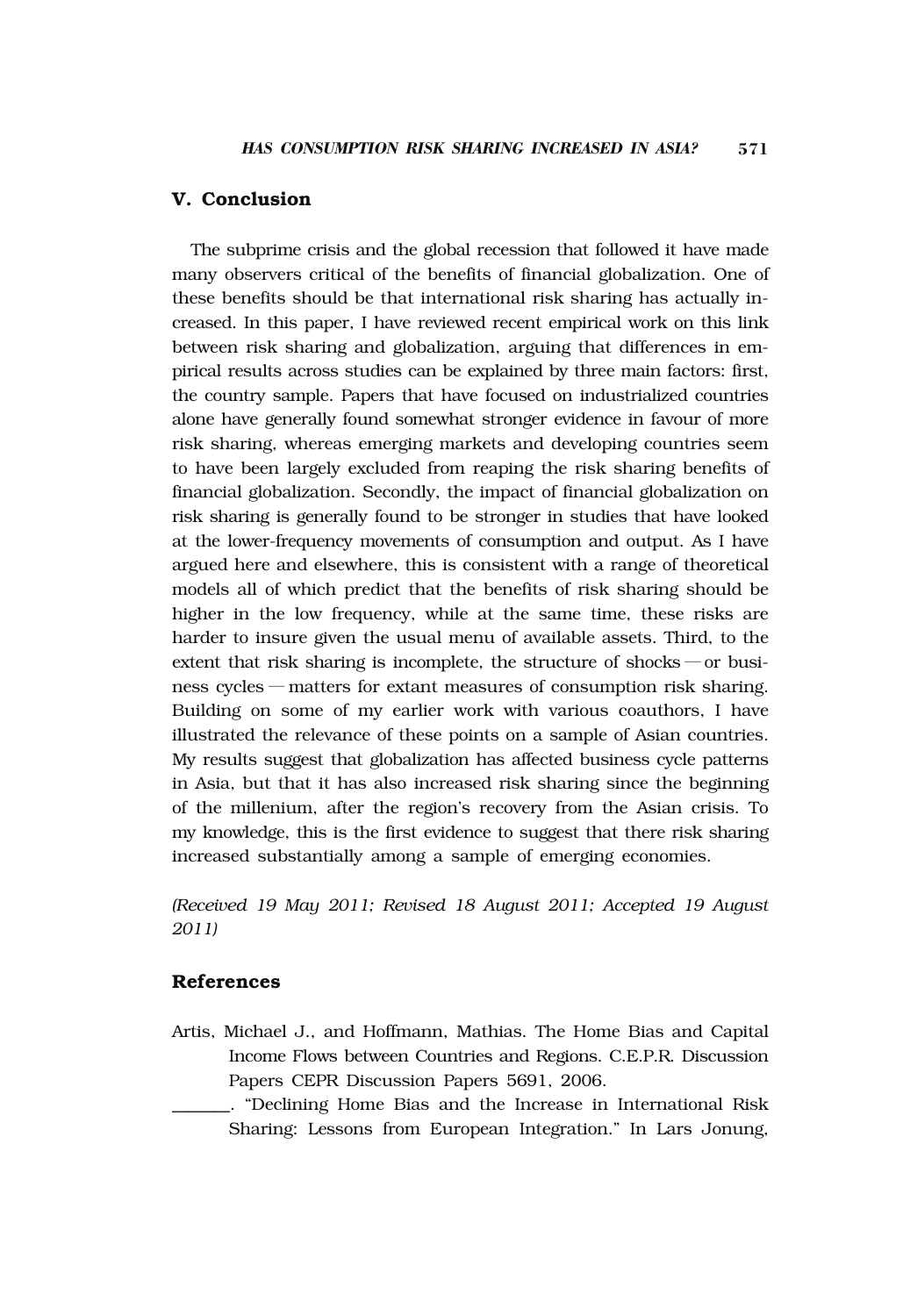Christph Walker, and Max Watson (eds,), *Building the Financial Foundations of the Euro: Experiences and Challenges.* London: Routledge, pp. 242-59, 2008a.

\_\_\_\_\_\_\_. "Financial Globalization, International Business Cycles and Consumption Risk Sharing." *Scandinavian Journal of Economics* 110 (No. 3 2008b): 447-71.

- Artis, Michael J., and Zhang, Wenda. "International Business Cycles and the ERM: Is There a European Business Cycle?" *International Journal of Finance & Economics* 2 (No. 1 1997): 1-16.
	- \_\_\_\_\_\_\_. "Further Evidence on the International Business Cycle and the ERM: Is There a European Business Cycle?" *Oxford Economic Papers* 51 (No. 1 1999): 120-32.
- Artis, Mike, Krolzig, Hans-Martin, and Toro, Juan. "The European Business Cycle." *Oxford Economic Papers* 56 (No. 1 2004): 1-44.
- Asdrubali, Pierfederico, and Kim, Soyoung. "On the Empirics of International Smoothing." *Journal of Banking & Finance* 32 (No. 3 2008): 374-81.
- Asdrubali, Pierfederico, Sørensen, Bent E., and Yosha, Oved. "Channels of Interstate Risk Sharing: United States 1963-1990." *Quarterly Journal of Economics* 111 (No. 4 1996): 1081-110.
- Athanasoulis, Stefano G., and van Wincoop, Eric. "Growth Uncertainty and Risksharing." *Journal of Monetary Economics* 45 (No. 3 2000): 477-505.
- Backus, David. K, Kehoe, Patrick J., and Kydland, Finn E. "International Real Business Cycles." *Journal of Political Economy* 100 (No. 4 1992): 745-75.
- Bai, Yan, and Zhang, Jing. Financial Integration and International Risk Sharing. Manuscript Dated December 2005, University of Michigan, 2005.
- Baxter, Marianne, and Crucini, Mario J. "Business Cycles and the Asset Structure of Foreign Trade." *International Economic Review* 36 (No. 4 1995): 821-54.
- Becker, Sascha O., and Hoffmann, Mathias. "Intra- and International Risk-Sharing in the Short Run and the Long Run." *European Economic Review* 50 (No. 3 2006): 777-806.
- Choi, Changkyu, and Baek, Seung-Gwan. "Portfolio-Flow Volatility and Demand for International Reserves." *Seoul Journal of Economics* 19 (No. 2 2006): 199-214.
- Cochrane, John H. "A Simple Test of Consumption Insurance." *The Journal of Political Economy* 99 (No. 5 1991): 957-76.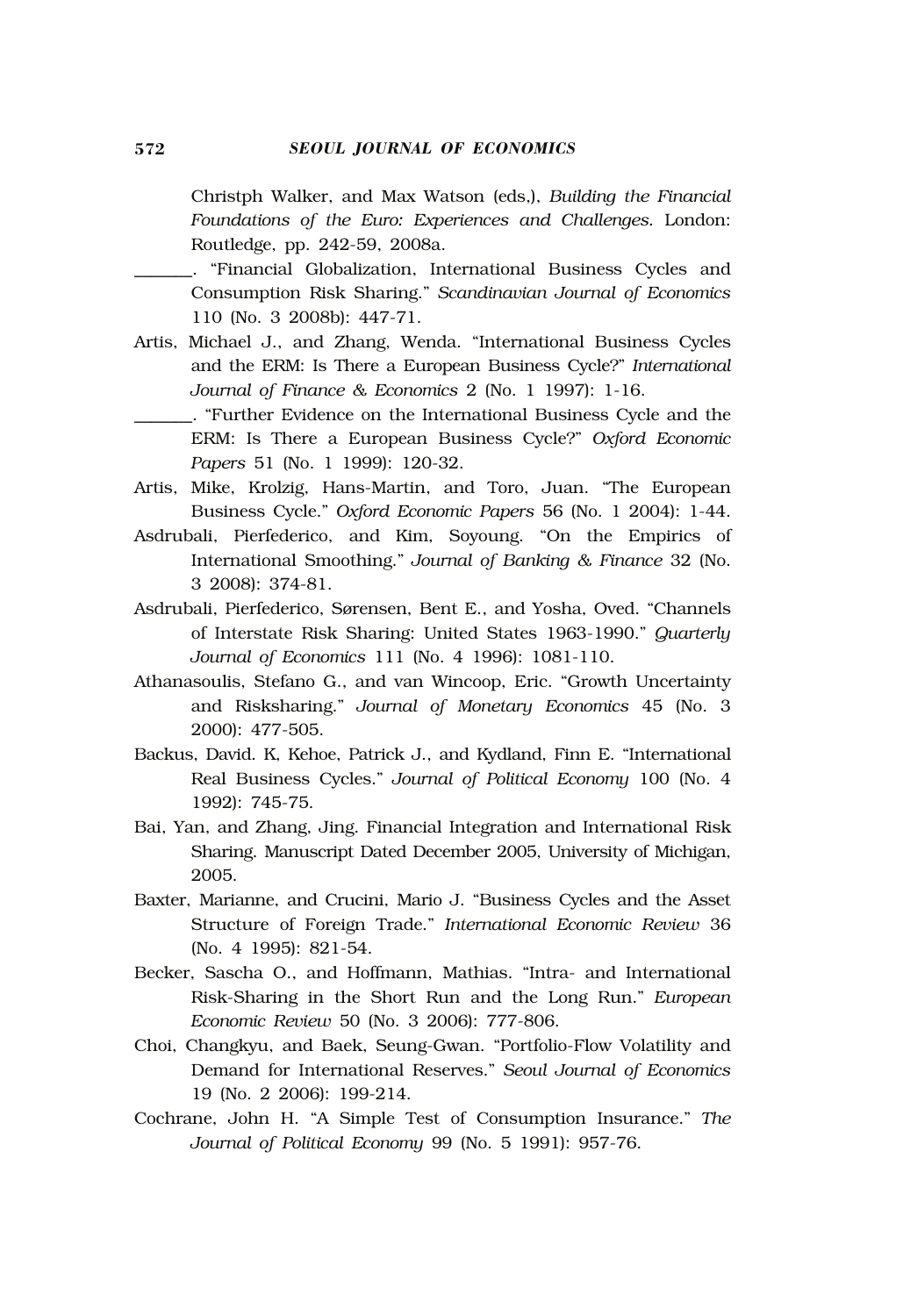- Crucini, Mario C. "On International and National Dimensions of Risk Sharing." *Review of Economics and Statistics* 81 (No. 1 1999): 73-84.
- Frankel, Jeffrey A., and Rose, Andrew K. "The Endogeneity of the Optimum Currency Area Criteria." *Economic Journal* 108 (No. 449 1998): 1009-25.
- Fujiwara, Ippei, and Takahashi, Koji. Asian Financial Linkage: Macro-Finance Dissonance. Manuscript, Bank of Japan. Forthcoming, *Pacific Economic Review*, 2011.
- Gerlach, Stefan, and Hoffmann, Mathias. "The Impact of the Euro on International Stability and Volatility." In Marco Buti, Servaas Deroose, Vitor Gaspar and João Nogueira Martins (eds.), *The Euro: the first decade.* Cambridge University Press, pp. 648-670, 2010.
- Heathcote, Jonathan, and Perri, Fabrizio. "Financial Globalization and Real Regionalization." *Journal of Economic Theory* 119 (No. 1 2004): 207-43.
- He, Dong, and Liao, Carol Wei. Asian Business Cycles. Hong Kong Monetary Authority, Forthcoming, *Pacific Economic Review*, 2011.
- Heathcote, Jonathan, Kjetil, Storesletten, and Violante, Giovanni L. "Consumption and Labor Supply with Partial Insurance: An Analytical Framework." 2007.
- Hoffmann, Mathias, and Liao, Carol Wei. The Cross-Section of Country News, Deep Decoupling, and Global Business Cycles. Manuscript, University of Zurich, 2011.
- Imbs, Jean. "The Real Effects of Financial Integration." *Journal of International Economics* 68 (No. 2 2006): 296-324.
- Imbs, Jean, and Fratzscher, Marcel. "Risk Sharing, Finance and Institutions in International Portfolios." *Journal of Financial Economics* 94 (No. 3 2009): 428-47.
- Kalemli-Ozcan, Sebnem, Sørensen, Bent, and Yosha, Oved. "Economic Integration, Industrial Specialization, and the Asymmetry of Macroeconomic Fluctuations." *Journal of International Economics* 55 (No. 1 2001): 107-37.
	- \_\_\_\_\_\_\_. "Risk Sharing and Industrial Specialization: Regional and International Evidence." *American Economic Review* 93 (No. 3 2003): 903-18.
- \_\_\_\_\_\_\_. "Asymmetric Shocks and Risk Sharing in a Monetary Union: Updated Evdiecne and Policy Implications for Europe." In Harry Huizinga and Lars jonung (eds.), *The Internationalisation of Asset Ownership in Europe.* Cambridge University Press, 2005.